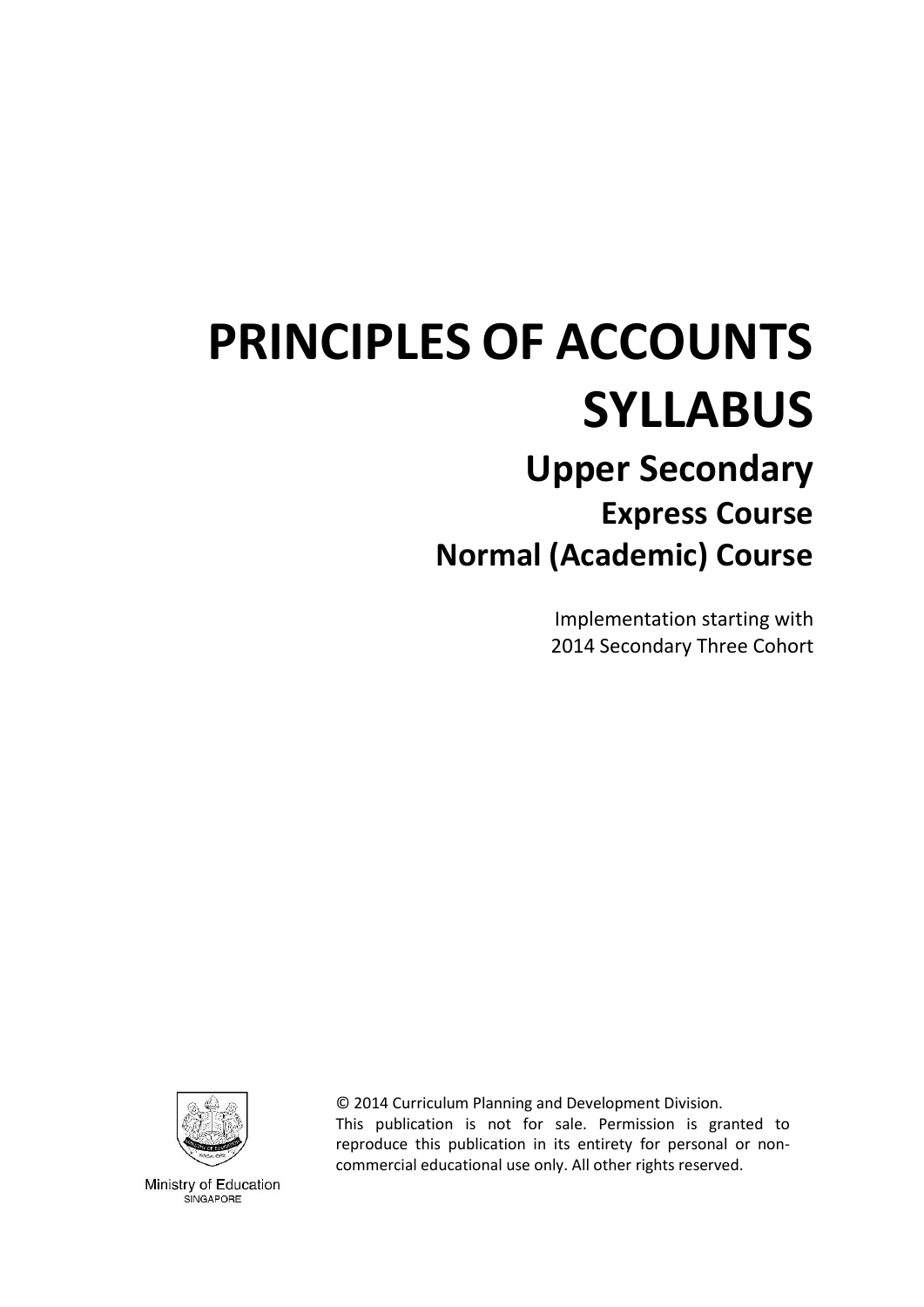## **CONTENTS**

|                |                                                           | Page          |
|----------------|-----------------------------------------------------------|---------------|
| 1              | <b>INTRODUCTION</b>                                       |               |
|                | <b>SYLLABUS AIMS</b>                                      | $\mathbf{1}$  |
|                | Knowledge                                                 | $\mathcal{P}$ |
|                | <b>Skills</b>                                             | 3             |
|                | <b>Values and Attitudes</b>                               | 3             |
|                |                                                           |               |
| $\overline{2}$ | <b>CONTENT</b>                                            |               |
|                | SUBJECT CONTENT: ORDINARY AND NORMAL (ACADEMIC)-LEVEL     |               |
|                | Section 1: The Roles of Accounting<br>$\bullet$           | 4             |
|                | Section 2: The Accounting Information System<br>$\bullet$ | 6             |
|                | Section 3: Elements of the Financial Statements           | 13            |
|                | Section 4: The Financial Statements                       | 22            |
|                | Section 5: Business Entities                              | 25            |
|                | Section 6: Financial Statements Analysis                  | 28            |
|                |                                                           |               |

### 3 **PEDAGOGY**

Suggested Strategies for POA lessons: Questioning, Processing, Connecting and Reflecting 31

### 4 **ASSESSMENT**

| • Assessment Objectives         | 34 |
|---------------------------------|----|
| • Assessment Specification Grid | 34 |
| • Scheme of Assessment          | 35 |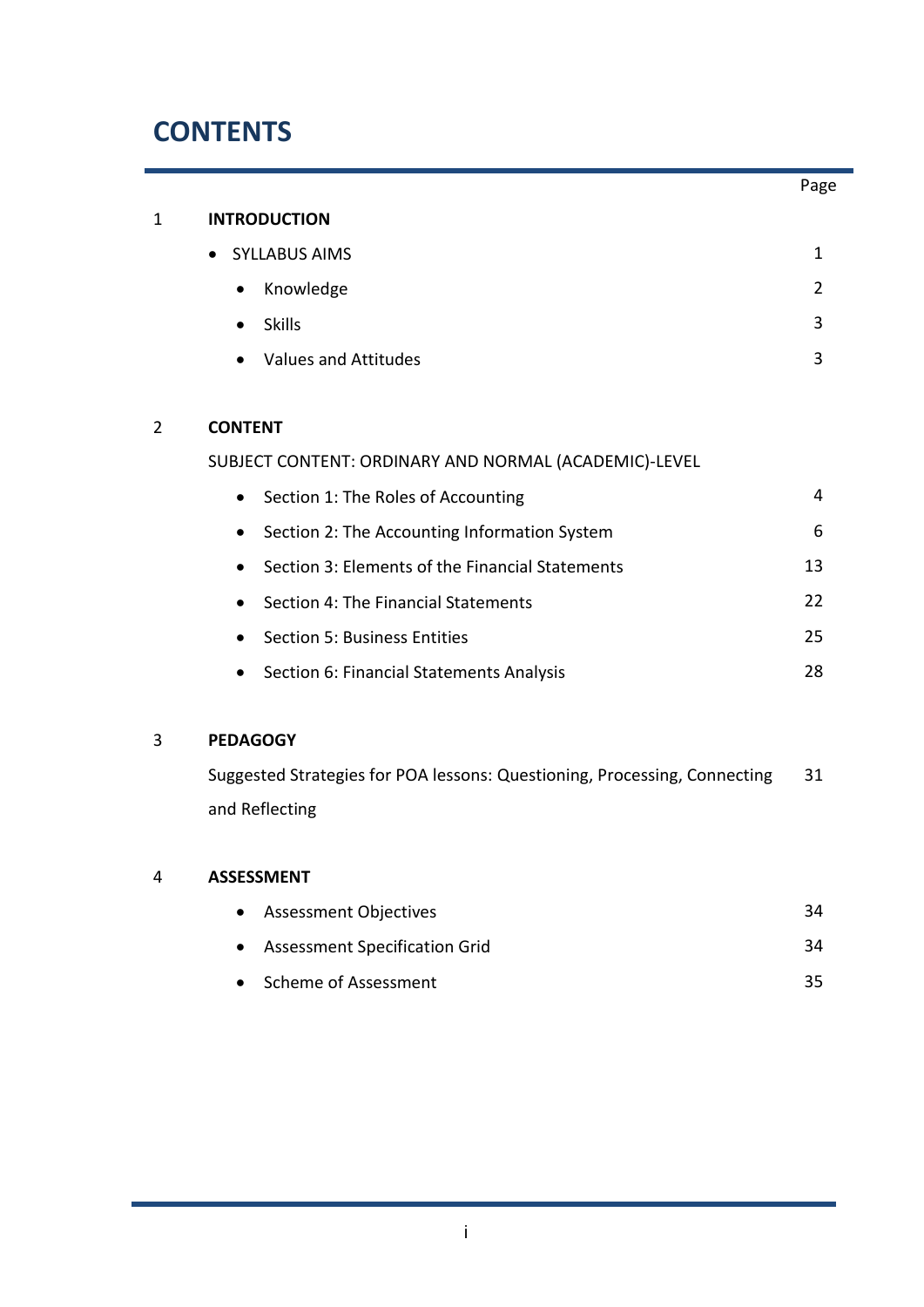#### **INTRODUCTION**

Accounting is an information system based on generally accepted accounting principles. It involves the recording and processing of business transactions, and the communication of this information to stakeholders. The accounting information is then used to evaluate business performance and facilitate decision-making. What sets the accountancy profession apart is the responsibility to act in the public's interest.

Principles of Accounts is designed to provide students with a meaningful basic introduction to financial accounting and to develop an appreciation of the discipline of accounting. It is grounded in preparing, communicating and using financial information, and appreciating the need for ethical conduct. The subject places emphasis on the understanding and application of accounting knowledge to develop lifelong skills and values that will be of value in the increasingly complex world of business.

This subject forms part of a broad-based education to equip students with strong fundamentals for future learning. It is offered as an elective subject at Secondary Three and examinable at the Singapore-Cambridge General Certificate of Education (GCE) Ordinary Level and Normal (Academic)-Level.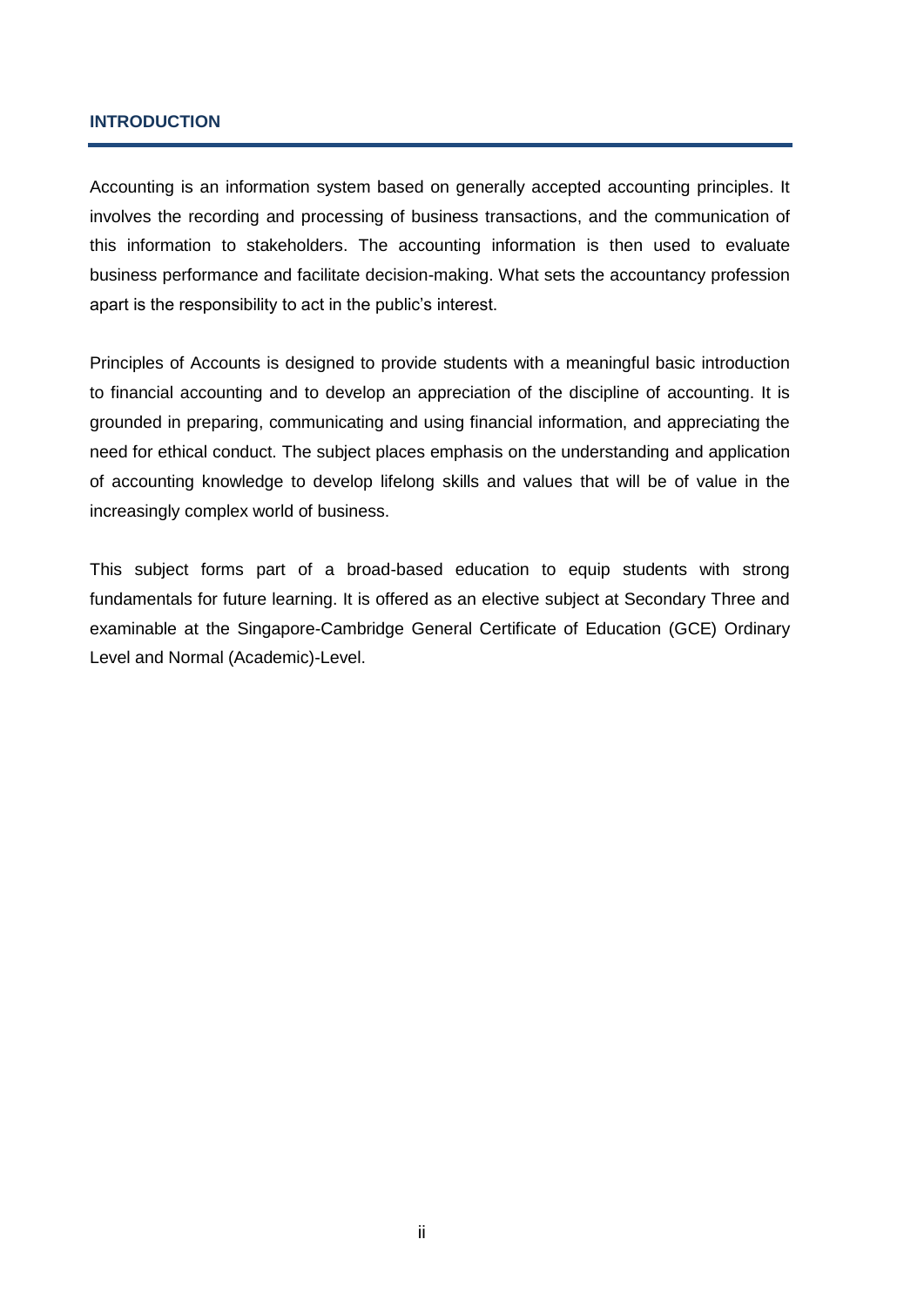### **SYLLABUS AIMS**

It is the intent of this syllabus that students develop the abilities to **prepare, communicate** and **use** accounting information.

| <b>Ordinary-Level</b>                                                                                                                                                                                                                                             | <b>Normal (Academic)-Level</b>                                                                                                                                                                                                                     |
|-------------------------------------------------------------------------------------------------------------------------------------------------------------------------------------------------------------------------------------------------------------------|----------------------------------------------------------------------------------------------------------------------------------------------------------------------------------------------------------------------------------------------------|
| (code 7175)                                                                                                                                                                                                                                                       | (code 7088)                                                                                                                                                                                                                                        |
| As <i>preparers</i> of accounting information,                                                                                                                                                                                                                    | (i) As preparers of accounting information,                                                                                                                                                                                                        |
| (i)                                                                                                                                                                                                                                                               | students are to develop                                                                                                                                                                                                                            |
| students are to develop                                                                                                                                                                                                                                           | an understanding of the elements,                                                                                                                                                                                                                  |
| an understanding of the elements,                                                                                                                                                                                                                                 | $\bullet$                                                                                                                                                                                                                                          |
| $\bullet$                                                                                                                                                                                                                                                         | theories and procedures of accounting;                                                                                                                                                                                                             |
| theories and procedures of accounting;                                                                                                                                                                                                                            | an understanding of the accounting                                                                                                                                                                                                                 |
| an understanding of the accounting                                                                                                                                                                                                                                | $\bullet$                                                                                                                                                                                                                                          |
| $\bullet$                                                                                                                                                                                                                                                         | information system;                                                                                                                                                                                                                                |
| information system;                                                                                                                                                                                                                                               | the skills of recording, organising,                                                                                                                                                                                                               |
| the skills of recording, organising,                                                                                                                                                                                                                              | $\bullet$                                                                                                                                                                                                                                          |
| $\bullet$                                                                                                                                                                                                                                                         | summarising and analysing                                                                                                                                                                                                                          |
| summarising and analysing business                                                                                                                                                                                                                                | business                                                                                                                                                                                                                                           |
| transactions;                                                                                                                                                                                                                                                     | transactions;                                                                                                                                                                                                                                      |
| (ii) As<br><i>communicators</i> of<br>accounting<br>information, students are to develop<br>an understanding of how accounting<br>$\bullet$<br>information is being presented;<br>the skills of presenting quantitative<br>$\bullet$<br>accounting information;   | (ii) As communicators of accounting<br>information, students are to develop<br>an understanding of how accounting<br>$\bullet$<br>information is being presented;<br>the skills of presenting quantitative<br>$\bullet$<br>accounting information; |
| (iii) As users of accounting information,<br>students are to develop<br>an understanding of how accounting<br>$\bullet$<br>information is being used;<br>the skills of analysing, interpreting and<br>$\bullet$<br>evaluating business performance and<br>status. | (iii) As users of accounting information,<br>students are to develop<br>an understanding of how accounting<br>$\bullet$<br>information is being used.                                                                                              |
| the                                                                                                                                                                                                                                                               | the learning process, students                                                                                                                                                                                                                     |
| learning process, students will                                                                                                                                                                                                                                   | In                                                                                                                                                                                                                                                 |
| In.                                                                                                                                                                                                                                                               | will                                                                                                                                                                                                                                               |
| develop an understanding of the importance                                                                                                                                                                                                                        | develop an understanding of the importance                                                                                                                                                                                                         |
| of professional ethics.                                                                                                                                                                                                                                           | of professional ethics.                                                                                                                                                                                                                            |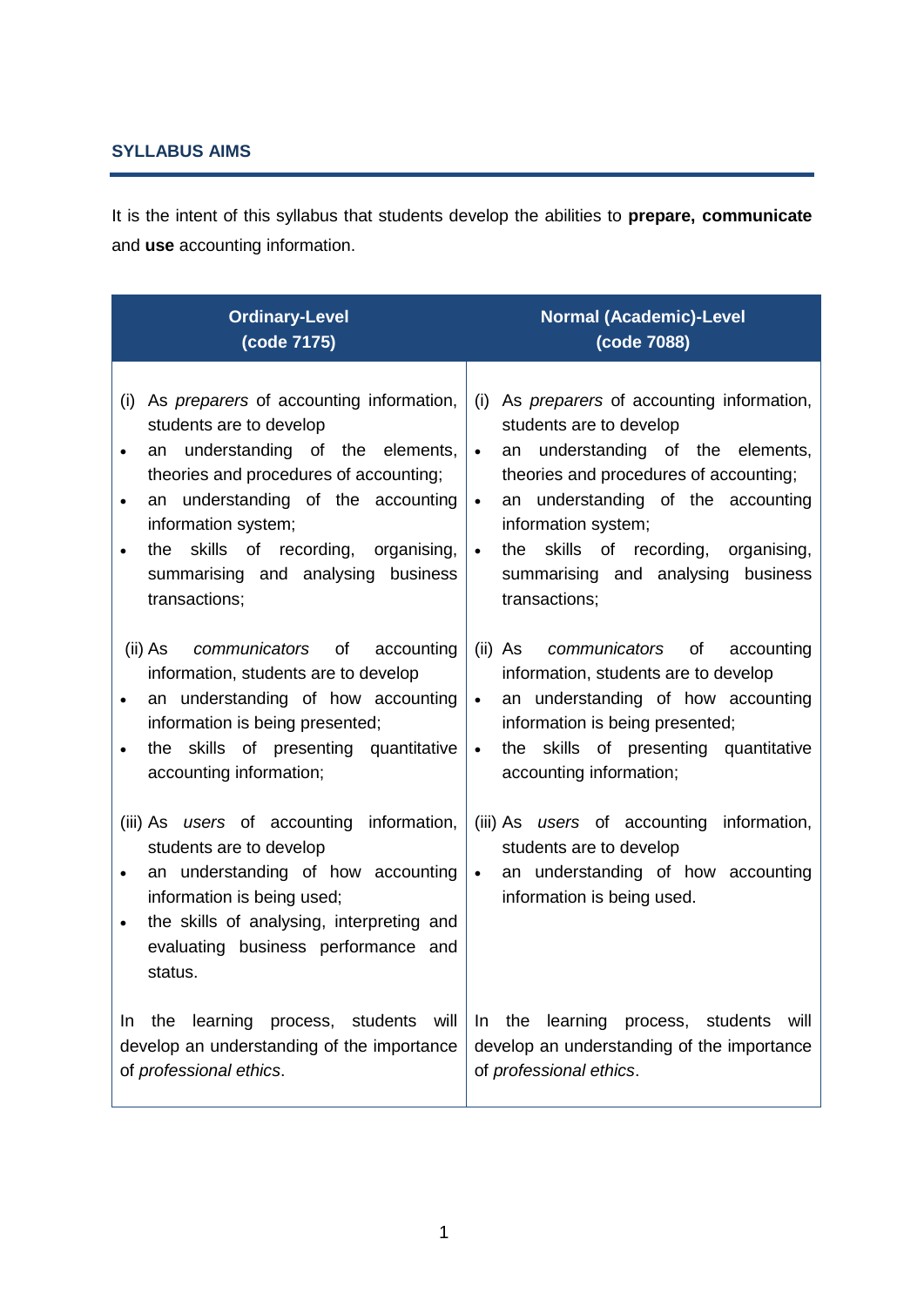### **KNOWLEDGE**

| <b>Ordinary-Level</b>                                                                                                                                                                                                                                                                                                                                                                                                                                                                                                                                                                                                                                                                                                                                                                                                                                                                                                                                                                                                           | <b>Normal (Academic)-Level</b>                                                                                                                                                                                                                                                                                                                                                                                                                                                                                                                                                                                                                                                               |
|---------------------------------------------------------------------------------------------------------------------------------------------------------------------------------------------------------------------------------------------------------------------------------------------------------------------------------------------------------------------------------------------------------------------------------------------------------------------------------------------------------------------------------------------------------------------------------------------------------------------------------------------------------------------------------------------------------------------------------------------------------------------------------------------------------------------------------------------------------------------------------------------------------------------------------------------------------------------------------------------------------------------------------|----------------------------------------------------------------------------------------------------------------------------------------------------------------------------------------------------------------------------------------------------------------------------------------------------------------------------------------------------------------------------------------------------------------------------------------------------------------------------------------------------------------------------------------------------------------------------------------------------------------------------------------------------------------------------------------------|
| The syllabus intends for students to develop<br>knowledge and understanding of:<br>the general environment that accounting<br>$\bullet$<br>operates in, particularly about the<br>professional<br>ethics.<br>stakeholders,<br><b>business</b><br>context<br>and<br>accounting<br>theories<br>the accounting information system and<br>$\bullet$<br>$\bullet$<br>the methodology used to collate, record,<br>organise and summarise the information<br>the elements of the financial statements,<br>$\bullet$<br>$\bullet$<br>practices and procedures<br>and the<br>applied on them<br>the basic financial statements, their<br>$\bullet$<br>preparation and the information they<br>convey<br>the basic forms of business entities, and<br>$\bullet$<br>the practices and procedures applied to<br>the<br>owner's<br>owners'<br>represent<br><b>or</b><br>interests<br>the use of financial information and<br>for<br>financial<br>ratios<br>evaluation<br>Ωf<br>profitability,<br>liquidity<br>and<br>inventory<br>management | The syllabus intends for students to develop<br>knowledge and understanding of:<br>the general environment that accounting<br>operates in,<br>particularly about the<br>professional<br>ethics.<br>stakeholders,<br>business<br>context<br>and<br>accounting<br>theories<br>the accounting information system and<br>the methodology used to collate, record,<br>organise and summarise the information<br>the elements of the financial statements,<br>the<br>practices and<br>procedures<br>and<br>applied on them<br>the basic financial statements, their<br>preparation and the information they<br>convey<br>the practices and procedures applied to<br>represent the owner's interest |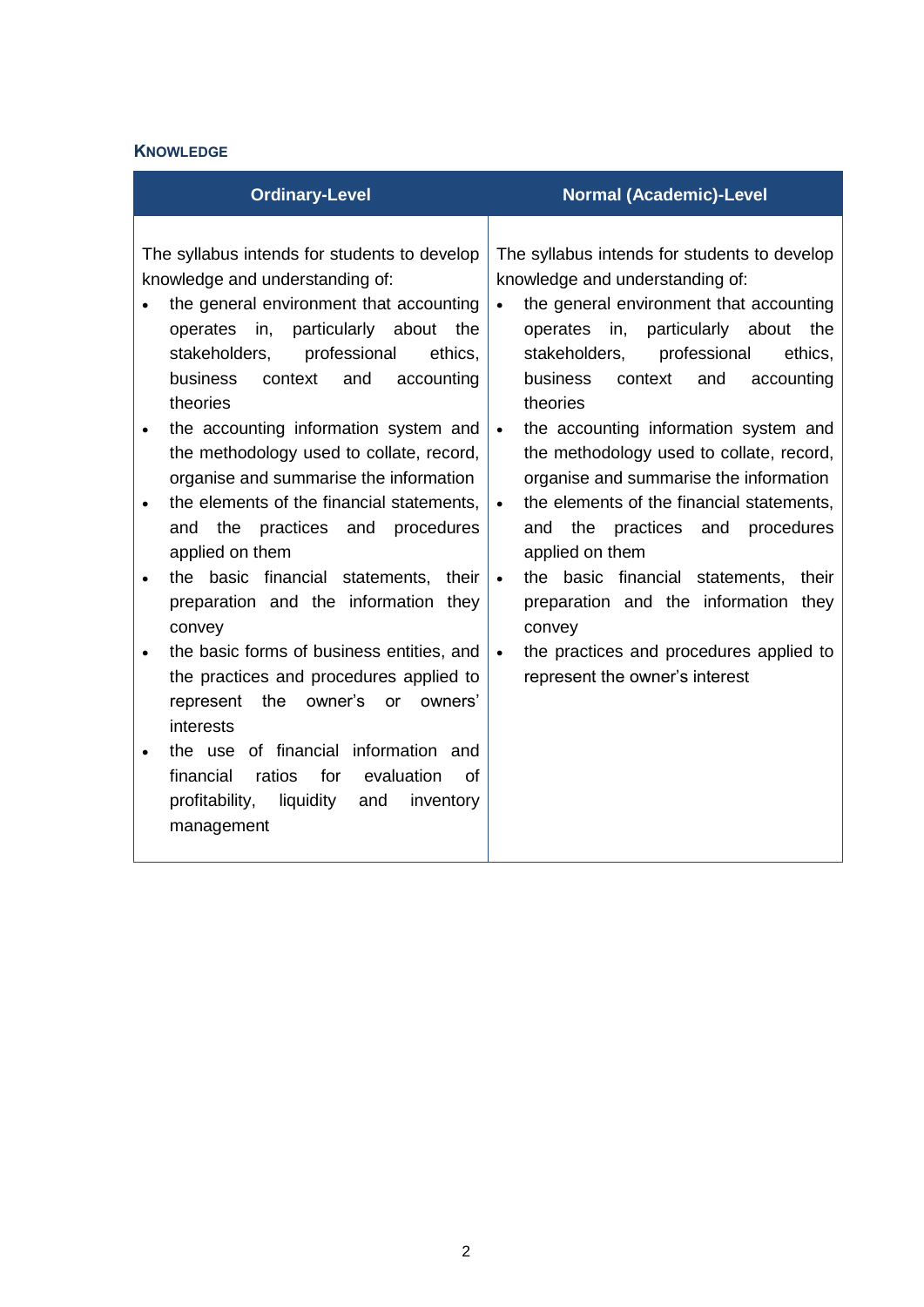### **SKILLS**

| <b>Ordinary-Level</b>                                                                                                                                                                                                                                                                                                                                                                                                                                                                                                                                 | <b>Normal (Academic)-Level</b>                                                                                                                                                                                                                                                                                                                                       |
|-------------------------------------------------------------------------------------------------------------------------------------------------------------------------------------------------------------------------------------------------------------------------------------------------------------------------------------------------------------------------------------------------------------------------------------------------------------------------------------------------------------------------------------------------------|----------------------------------------------------------------------------------------------------------------------------------------------------------------------------------------------------------------------------------------------------------------------------------------------------------------------------------------------------------------------|
| The syllabus intends for students to develop<br>the skills of:<br>applying the double entry system of<br>recording business transactions<br>organising and presenting accounting<br>information in ledger accounts and<br>financial statements<br>analysing the effects of accounting<br>transactions on financial statements<br>analysing and interpreting financial<br>$\bullet$<br>statements<br>evaluating businesses for<br>their<br>$\bullet$<br>profitability, liquidity and inventory<br>management using financial information<br>and ratios | The syllabus intends for students to develop<br>the skills of:<br>applying the double entry system of<br>$\bullet$<br>recording business transactions<br>organising and presenting accounting<br>$\bullet$<br>information in ledger accounts and<br>financial statements<br>analysing the effects of accounting<br>$\bullet$<br>transactions on financial statements |

#### **VALUES AND ATTITUDES**

| <b>Ordinary-Level</b>                        | <b>Normal (Academic)-Level</b>               |
|----------------------------------------------|----------------------------------------------|
| The syllabus intends for students to develop | The syllabus intends for students to develop |
| the values and attitudes of:                 | the values and attitudes of:                 |
| integrity and objectivity                    | integrity and objectivity                    |
| social responsibility, through the context   | ٠                                            |
| of accounting and how it can affect users    | social responsibility, through the context   |
| of financial information                     | of accounting and how it can affect users    |
| being logical, methodical, consistent and    | of financial information                     |
| $\bullet$                                    | being logical, methodical, consistent and    |
| accurate                                     | accurate                                     |
| interested in accounting                     | interested in accounting                     |
| being                                        | being                                        |
| and                                          | and                                          |
| $\bullet$                                    | $\bullet$                                    |
| aware of further pathways in accounting      | aware of further pathways in accounting      |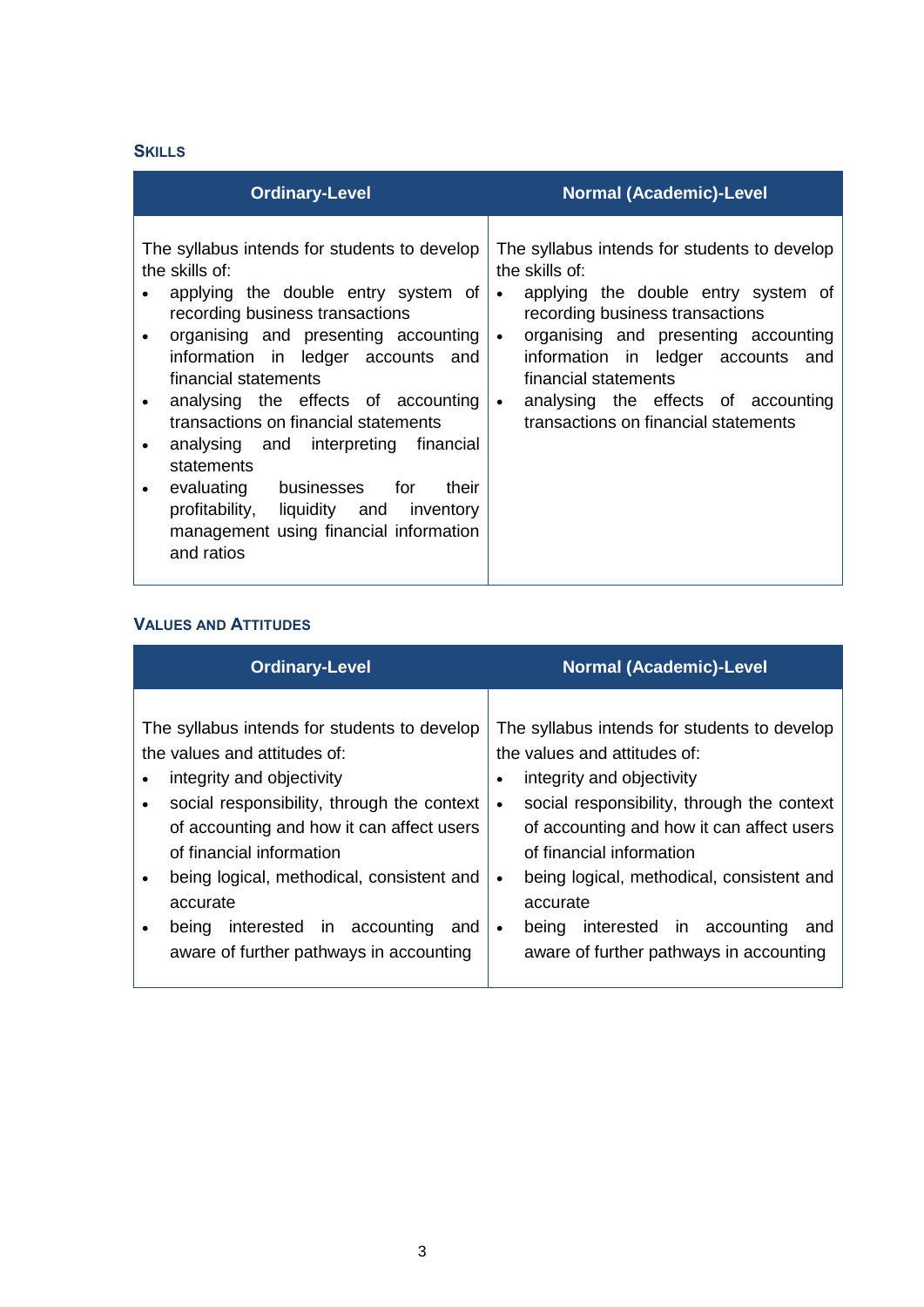#### **SUBJECT CONTENT: ORDINARY AND NORMAL (ACADEMIC)-LEVEL**

#### **1. THE ROLES OF ACCOUNTING**

Understanding the general environment that accounting operates in. In particular, the roles of accounting, the stakeholders, the importance of professional ethics, the business context of accounting and the theories that underline accounting practices.

| <b>Ordinary and Normal (Academic)-Level Content</b>                                                                                                                                                                                                                                                                                                                                                                                                                                                                                                                                                                                                                                                                                                                     | <b>Learning Outcomes</b><br>Students will be able to:                                                                                                                                                                                                 |
|-------------------------------------------------------------------------------------------------------------------------------------------------------------------------------------------------------------------------------------------------------------------------------------------------------------------------------------------------------------------------------------------------------------------------------------------------------------------------------------------------------------------------------------------------------------------------------------------------------------------------------------------------------------------------------------------------------------------------------------------------------------------------|-------------------------------------------------------------------------------------------------------------------------------------------------------------------------------------------------------------------------------------------------------|
| 1.1 Accounting and Book-keeping<br>Definition of accounting: recording, analysing, summarising, interpreting and communicating an entity's<br>activities<br>Book-keeping and accounting                                                                                                                                                                                                                                                                                                                                                                                                                                                                                                                                                                                 | - define book-keeping<br>• define accounting<br>distinguish between book-keeping and<br>accounting                                                                                                                                                    |
| 1.2 Roles of Accounting<br>- Stewardship<br>The stewardship role<br>How it leads to the setting up of an accounting system to collate, record, organise and report financial<br>information<br>- Decision-making<br>Use of accounting information for decision-making by internal and external users                                                                                                                                                                                                                                                                                                                                                                                                                                                                    | state the roles of accounting<br>explain how the stewardship role leads<br>to the creation of the accounting<br>system<br>explain how accounting information is<br>used for decision-making                                                           |
| Internal stakeholders: analysing, monitoring and controlling the performance of the business, and planning<br>External stakeholders: analysing and evaluating the performance of the business<br>1.3 Stakeholders<br>Users of accounting information: owners, suppliers (creditors), bankers, customers (debtors), employees<br>and government<br>Other parties: potential investors, competitors and increasingly, the general public<br>Decisions that each stakeholder makes, and the accounting information he would need<br>Examples of accounting information needed are: profit for the period, assets (current assets, cash, etc.),<br>borrowings, etc.<br>Examples of analysis carried out by stakeholders: comparison and trend of accounting information and | stakeholders<br>the<br>state<br>who<br>are<br>interested in the affairs of the business<br>accounting<br>information<br>the<br>state<br>needed by the stakeholders<br>- explain<br>stakeholders<br>why<br>are<br>interested in accounting information |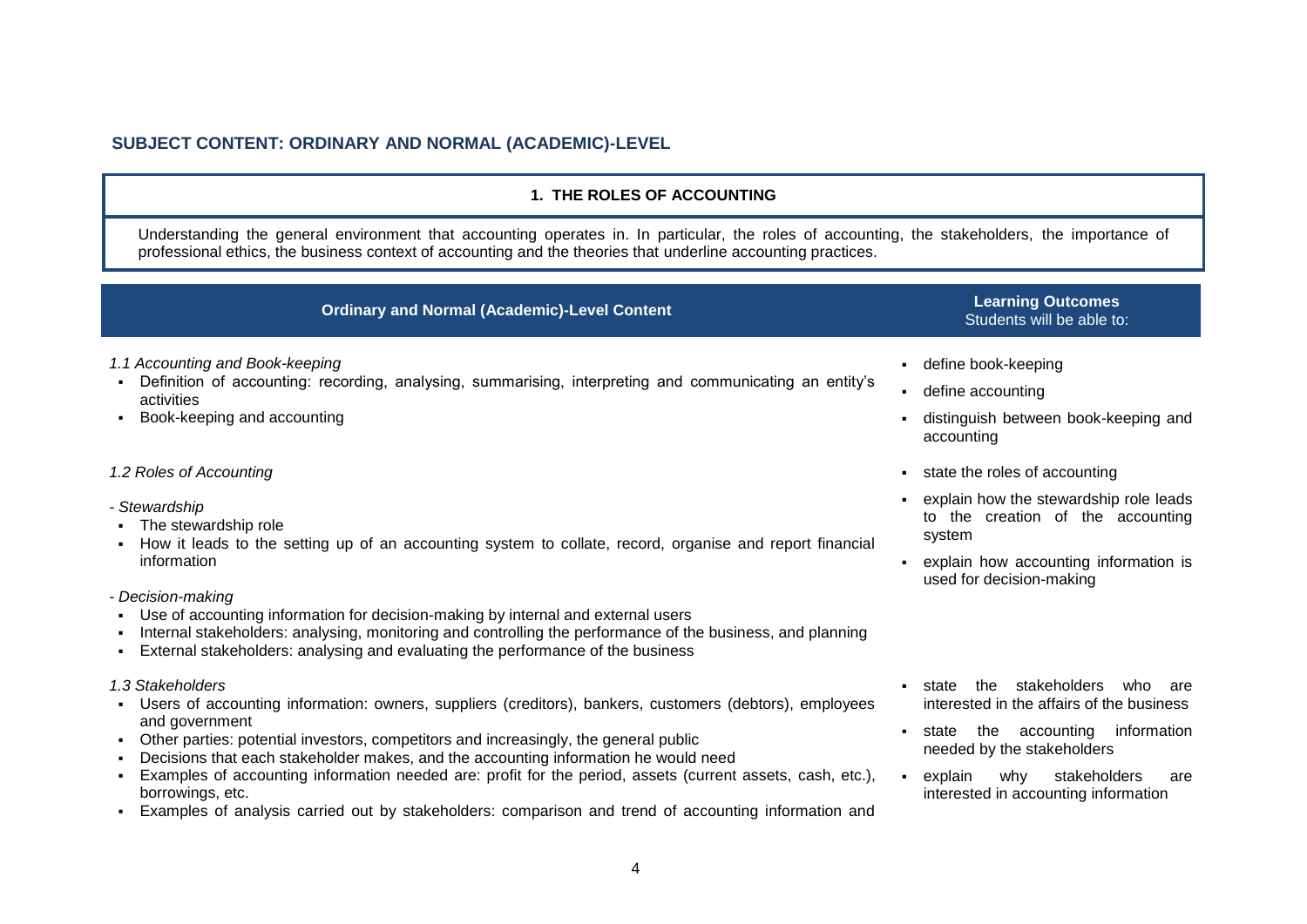## Students will be able to:

#### financial ratios

- *1.4 Professional Ethics*
- Principles of professional ethics are: (i) integrity and (ii) objectivity
- Integrity is being straightforward and honest in all professional and business relationships
- Objectivity is not letting bias, conflict of interest or undue influence of others to override professional judgement
- Responsibility of the preparer to adopt professional ethical practices in the preparation and presentation of accounting information to fulfil the roles of accounting. Include **only** the effects of unethical behaviour on decisions made by stakeholders
- Legal consequences of unethical behaviour are **not** required

Note: The Institute of Singapore Chartered Accountants Code of Professional Conduct and Ethics states five principles that a member is to comply with. The first two principles are integrity and objectivity.

#### *1.5 Profit-making Entities*

- Main business activities of profit-making businesses: trading and service
- Difference between the business activities of trading and service businesses as seen on the Balance Sheets and Income Statement: the trading portion of the Income Statement, the presence of inventory, the types of income and expenses, etc.

#### *1.6 Forms of Entities (Only in O-Level)*

- Forms of entities: sole proprietorship, partnership and limited company
- Differences in terms of: capital structure, extent of liability and management of business
- Differences in the Balance Sheets and Income Statements **only** for sole proprietorship and limited company
- Advantages and disadvantages between sole proprietorship and limited company **only**
- Legal formations of business entities are **not** required. Knowledge of Board of Directors and Annual General Meeting are **not** required
- A basic understanding that the sole proprietor usually manages the business himself while limited company is usually managed by professionals is sufficient
- .

#### *1.7 Accounting Theories*

Accounting theories and their implications on the preparation and presentation of Balance Sheet and

- define integrity and objectivity
- explain the importance of having integrity and being objective in the preparation and presentation of accounting information

- distinguish between financial statements of businesses in trading and services
- distinguish between financial statements of sole proprietorship and limited company
- explain the advantages and disadvantages of sole proprietorship and limited company

define each accounting theory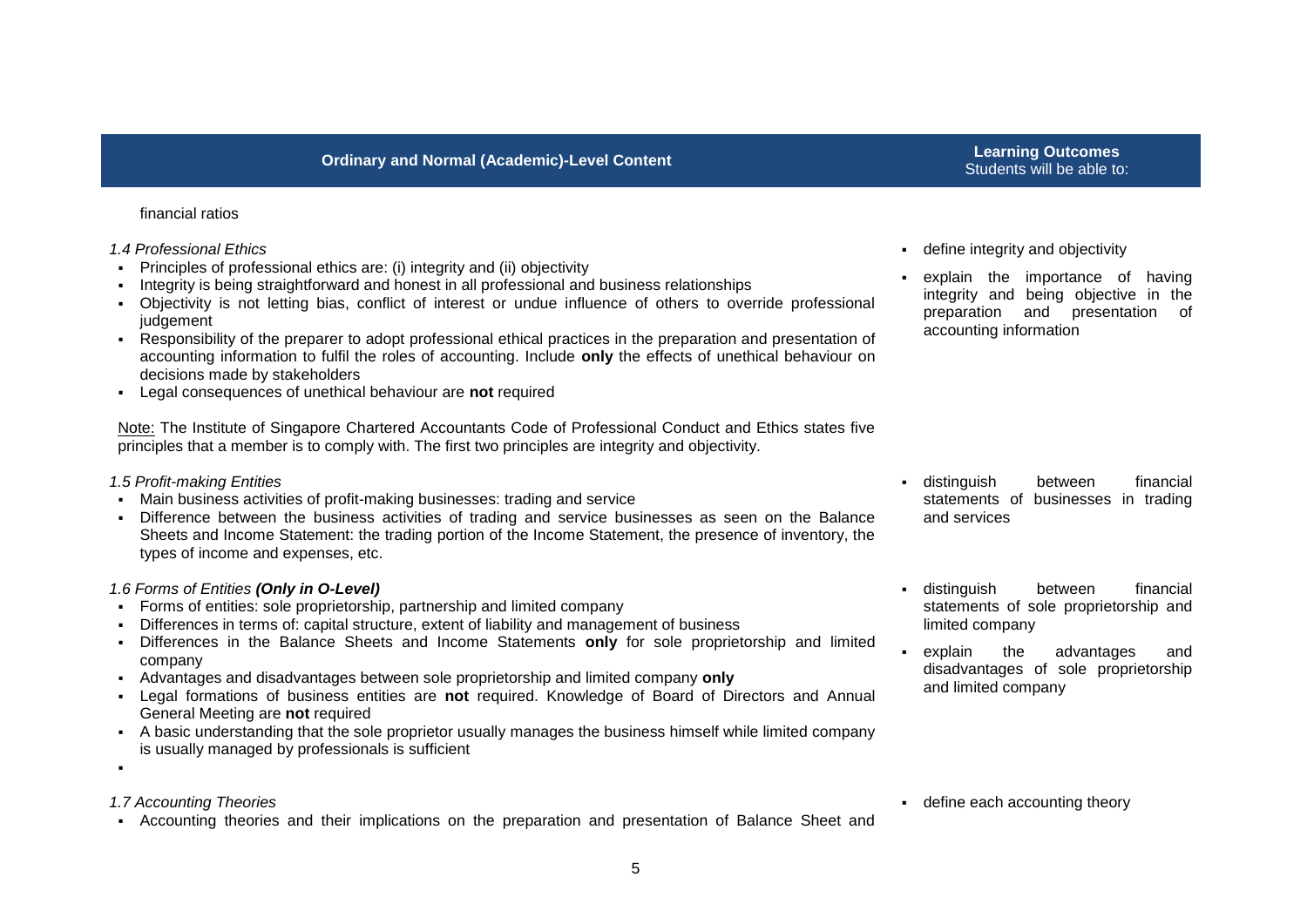Income Statement

- **Theories:** 
	- accounting entity (business entity)
	- monetary
	- accounting period
	- aoing-concern
	- historical cost
	- **consistency**
	- **•** materiality
	- **-** objectivity
	- **•** prudence
	- matching
	- accrual
- Accounting theories applicable to each accounting element are mainly laid out in Section 3 and 4.
- Some accounting theories apply to the entire preparation of the financial statement and are not specific to any accounting element. Examples: accounting period, monetary, objectivity, etc.

#### **2. THE ACCOUNTING INFORMATION SYSTEM**

Understanding the methodology that applies to the collation, recording and organisation of accounting information. These include the representations of business transactions, and the components and workings of the accounting information system.

## **Ordinary and Normal (Academic)-Level Content Learning Outcomes**

#### *2.1 Elements of Financial Statements*

- All business activities are represented by these elements: asset, liability, equity, income and expense, and their examples
- To understand how the trade of the business affects the classification of items
- To distinguish between (i) inventory and non-current assets, and (ii) expenses and non-current assets
- An expense to a business may be an income to another
- **i** identify the accounting theory applied in a given scenario
- explain how each accounting theory affects the preparation and presentation of financial statements

## Students will be able to:

- define assets, liabilities, equity, profit, income and expenses
- give examples of assets, liabilities, income and expenses for a specific business

## Students will be able to: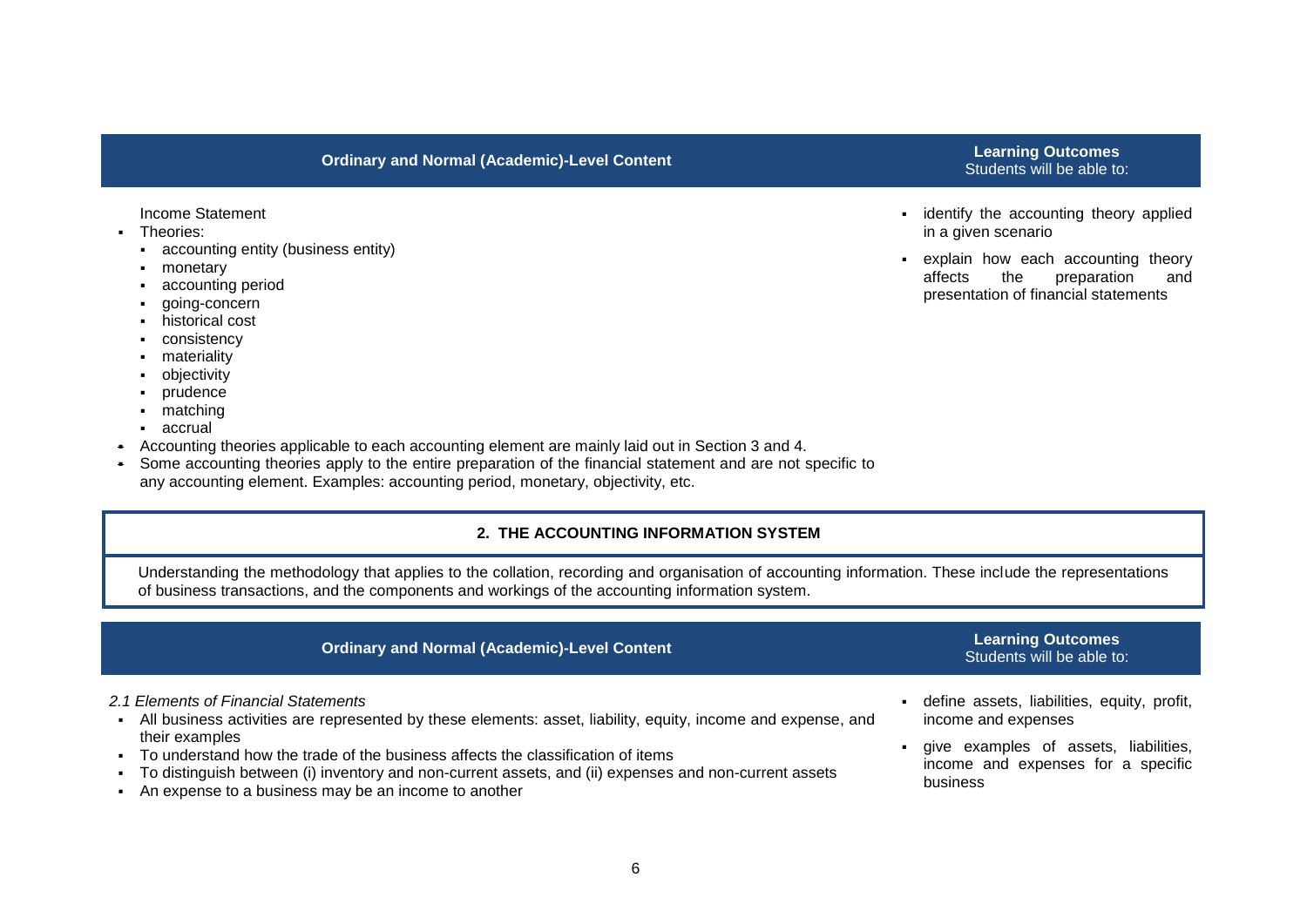## Students will be able to:

- classify elements according to assets, liabilities, equity, income and expenses
- state the double-entry recording rule
- **state the basic accounting equation**
- calculate the values of assets, liabilities and equity using the accounting equation
- apply the accounting equation to the Balance Sheet
- analyse the effects of accounting transactions on the accounting equation
- state the accounts to be debited and credited
- prepare journal entries
- prepare ledger accounts
- **EXEC** interpret the transactions recorded and the balances in ledger accounts

#### *2.2 Double-entry Recording*

Double-entry and effects of recording

#### *2.3 Accounting Equation*

- Basic accounting equation of assets  $=$  equity  $+$  liabilities, and its expansion to include income and expenses
- The accounting equation is the basis of the Balance Sheet
- Accounting transactions for analysis are limited to those covered in this syllabus **only**

#### *2.4 Journal Entry*

- Double-entry recording method: the accounts to be debited and credited, and the value
- Representation of double-entry effects in journal entries
- Journal entries are prepared from business transactions
- Accounting transactions are limited to those covered in this syllabus **only**
- Journal entries to transfer income and expenses to the trading account and profit and loss account are **not** required

#### *2.5 Ledger Account*

- Posting of transactions from journal entries to ledger accounts
- Representation of the double-entry effects in ledger accounts
- Format of ledger: (i) T format, or (ii) columnar format. Use of folio column is **not** required
- Examination question showing any ledger account will be presented in both the  $\bar{T}$  and columnar formats. Answer to examination question requiring any ledger account can be prepared using either the T or columnar format
- For answering examination question, **only** the beginning and ending balances in the running total column in the columnar format need to be shown
- Ledger accounts are prepared from (i) business transactions, or (ii) journal entries
- Understanding transactions in relation to the nature of the ledger account they either increase or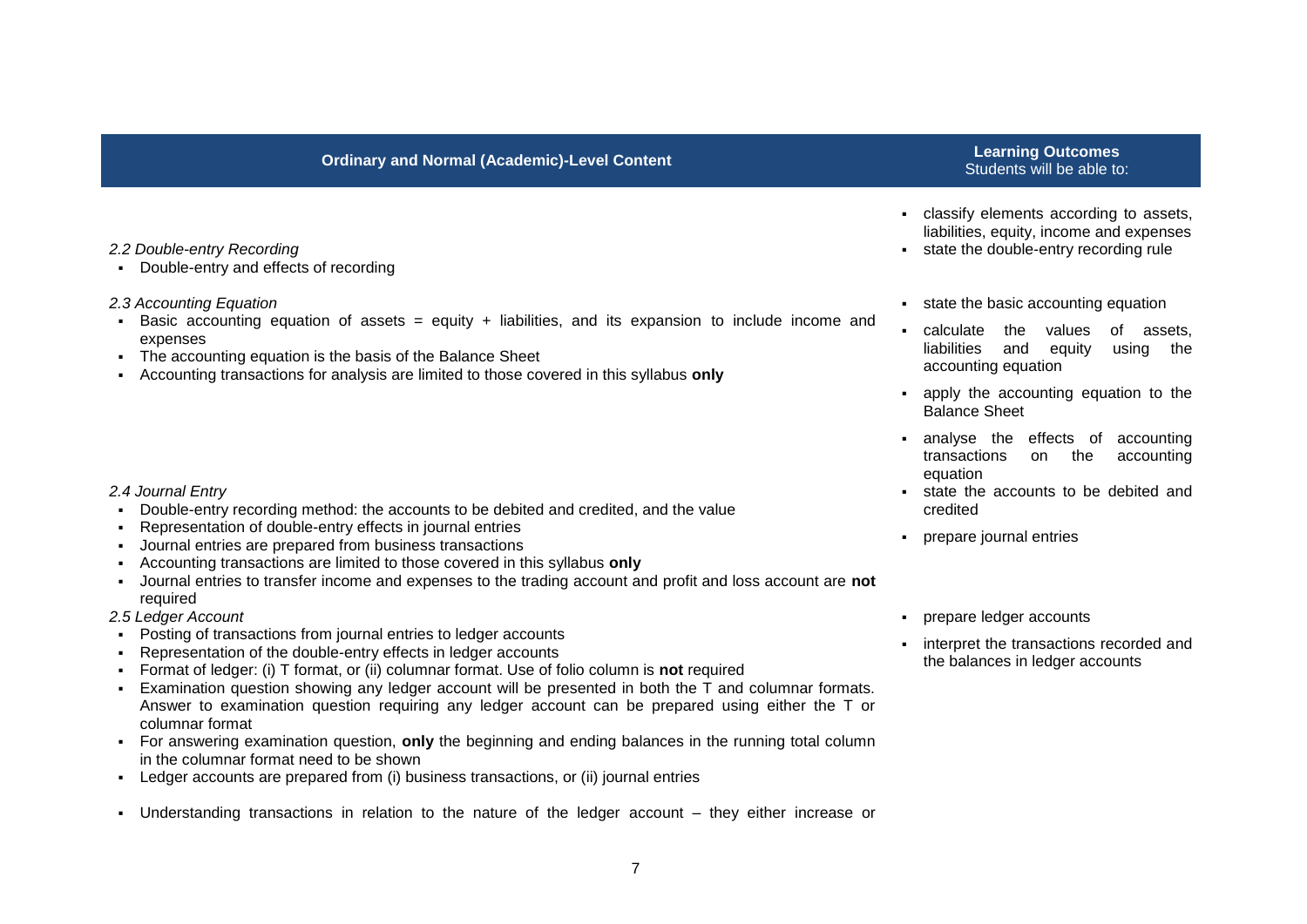decrease the account value

- Understanding of beginning and ending ledger balances they represent the cumulative values to date
- Ledger accounts are limited to those covered in this syllabus **only**
- Closing of income and expenses to the trading ledger account, and profit and loss ledger account are required to be shown on the income and expense ledger accounts whenever relevant to the question

#### *2.6 Accounting System and Accounting Cycle*

- Accounting system comprises: source documents, journals, general and subsidiary ledgers, Trial Balance, Balance Sheet and Income Statement
- Purpose of each stage of the accounting system is in the respective topics of source documents, special and general journals, etc.
- The accounting cycle is the processing of accounting transactions through the accounting system
- It involves the classification of accounting transactions and their processing through the accounting system

#### *2.7 Source Documents*

- Purposes of source documents (in general)
- Types of source documents: receipts and cash register slip, cheque, payment voucher, invoice, credit note, debit note, petty cash voucher and bank statement
- Details of the content on the documents are **not** required
- Types of accounting transactions recorded in each type of document
- The issue and receipt of documents in relation to seller/provider and buyer/consumer of goods/services
- Recording of source document in the special journals or general journal or cash book
- Details of how the source documents are recorded in the books are **not** required

#### *2.8 Journals*

- Comprises the cash book, special journals and general journal
- Purposes of using cash book, special journals and general journal in general
- Types of accounting transactions recorded in cash book, special journals and general journal

#### *2.9 Cash Book*

- Types of accounting transactions recorded in the cash book
- Cash book comprises cash in hand and cash at bank accounts
- state the order of how each type of accounting transaction is processed through the accounting system
- explain how each type of accounting transaction is processed through the accounting system
- state the purposes of source documents
- state the source documents used in accounting transactions
- state the purpose of each type of source document
- **i** identify the journals into which the source documents are recorded
- explain the purposes of using journals and cash book
- state the journals used to record accounting transactions
- explain the purpose of the cash book
- state the causes of dishonoured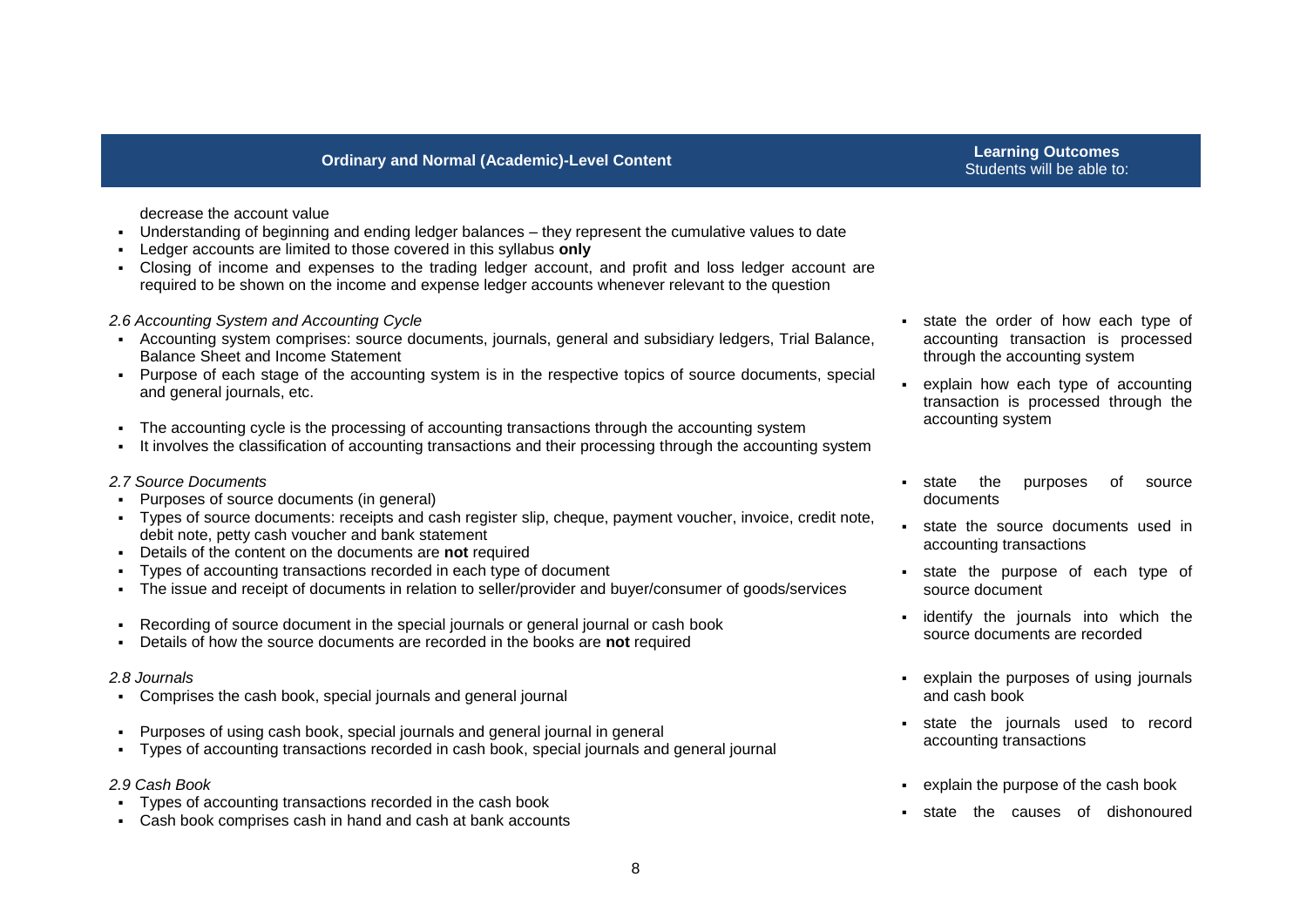## Students will be able to:

- Accounting for cash receipts and payments
- Cash at bank account reflects the amount placed with the bank for safe keeping
- The use of cheque and how dishonoured cheque happens
- Accounting for dishonoured cheque, with and without cash discount previously provided/received
- Bank overdraft and its classification on the Balance Sheet
- Recording of accounting transactions in the cash book is **not** required
- Recording of accounting transactions in individual cash in hand and cash at bank ledger accounts **are**  required
- Posting of recorded transactions in a 3-column cash book to the general and subsidiary ledgers, and affected ledger accounts
- How the details and aggregate in the cash book are posted
- Use of folio column is **not** required
- Understanding how entries recorded in the cash book impact the financial statements
- Purpose of cash discount, when it is given and its calculation at receipt and payment
- The application of trade and cash discounts
- Accounting of discount allowed and received

#### cheque

- prepare journal entries for dishonoured cheque
- prepare the cash in hand and cash at bank ledger accounts for the current financial period
- state the general and subsidiary ledgers posted to from the transactions in the cash book
- prepare the relevant ledger accounts based on transactions recorded in the cash book for the current financial period
- interpret transactions recorded and the balances in the cash book
- prepare an extract of the Balance Sheet showing the presentation of cash at bank and bank overdraft
- define cash discount
- explain why cash discount is given/received
- distinguish between trade and cash discounts
- calculate cash discount at receipt and payment
- prepare journal entries after cash discount
- analyse the effects of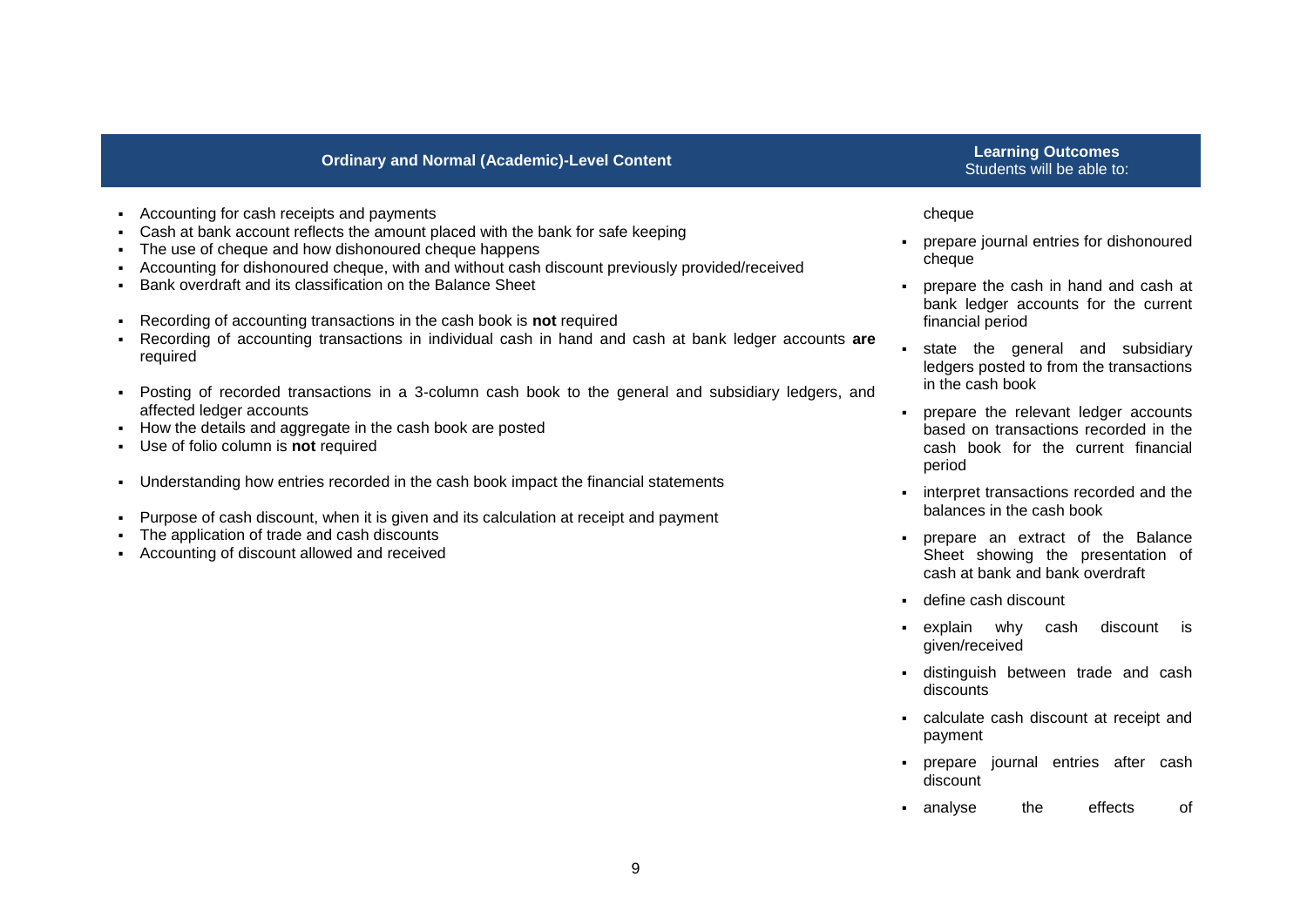## Students will be able to:

providing/receiving cash discount on profit for the period and trade receivables/trade payables

- explain the purpose of each special journal
- state general and subsidiary ledgers posted to from each special journal
- **EXEDENT** interpret the special journal for items posted to the ledger accounts
- define trade discount
- explain why trade discount is given/received
- calculate trade discount at purchase of, sale of and return of goods
- calculate amounts recorded in the special journals
- calculate amounts recorded in the affected ledger accounts
- prepare journal entries for credit purchases and sales of goods, including their returns
- state examples of accounting transactions recorded in the general journal
- explain the purposes of general journal
- explain the purpose of providing narration

#### *2.10 Special Journals*

- Special journals: sales journal, sales returns journal, purchases journal and purchases returns journal
- Types of accounting transactions recorded in each special journal
- Recording of accounting transactions in the special journals are **not** required
- Posting of transactions from the special journals to the general and subsidiary ledgers, and affected ledger accounts
- How the details and aggregate in the special journals are posted
- Use of folio column is **not** required
- Purpose of trade discount, when it is applied and its calculation at purchase of, sale of and return of goods

#### *2.11 General Journal*

- Types of accounting transactions recorded in the general journal are:
	- opening and closing entries; and
	- accounting transactions that are not recorded in the special journals and cash book e.g. correction of errors, credit purchase and sale of non-current assets, non-cash capital contribution and drawings, adjustments for accruals/ prepayments/depreciation/allowance for impairment of trade receivables, declared dividend, transfer of profit/loss to capital or retained earnings, etc.
- Journal entries to transfer income and expenses to the trading account and profit and loss account are **not**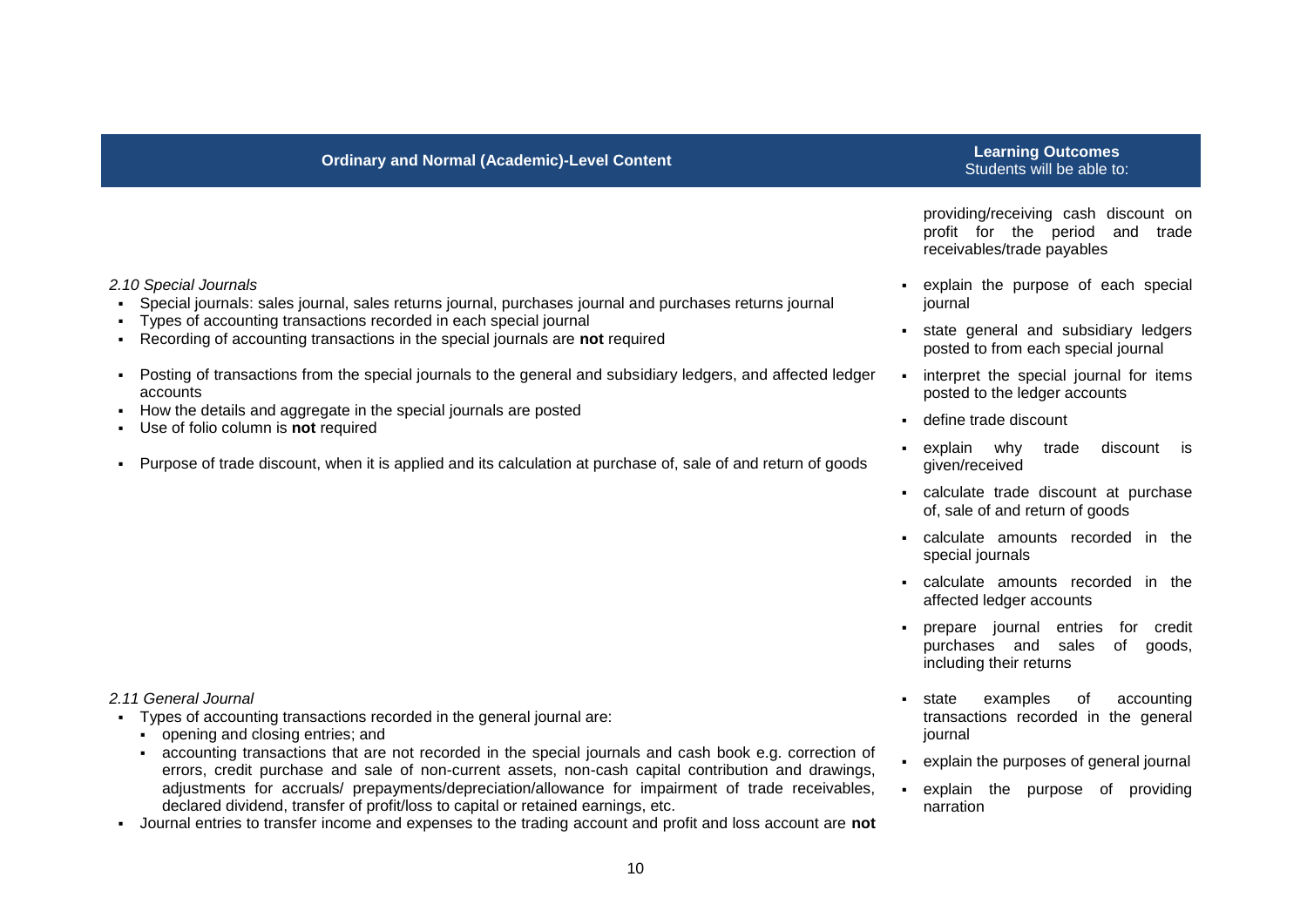## Students will be able to:

#### required

- Recording of accounting transactions in the general journal. Writing narration and its purpose
- Use of folio column is **not** required

#### *2.12 Petty Cash Book*

- Purposes of maintaining a petty cash fund
- Workings of the imprest system as a control over petty cash
- Understanding and computing (i) reimbursement to restore to the 'float'/imprest amount, and (ii) 'float'/imprest amount
- Relationship between petty cash book and cash book for reimbursement to restore the imprest amount. To include: imprest at the beginning or end of the period
- Both the recording and posting of business transactions in the petty cash book are **not** required

#### *2.13 General and Subsidiary Ledgers*

- Purposes of using the subsidiary ledgers of purchases and sales ledgers
- Types of accounting transactions recorded and the types of ledger accounts in the general and subsidiary **ledgers**
- Relationship between the subsidiary ledgers and the general ledger

#### *2.14 Trial Balance*

- Definition of Trial Balance
- Main purpose of Trial Balance as a check on arithmetic accuracy
- Format and features of a Trial Balance
- Limitation of Trial Balance as an absolute proof of accuracy
- Errors not revealed by a Trial Balance and their examples:
- explain the purposes for a petty cash fund
- explain the workings of imprest system
- state the advantages of the imprest system
- calculate the reimbursement required to restore to the 'float' or imprest amount
- calculate the 'float'/imprest amount
- explain the relationship between the petty cash book and cash book
- state the types of accounting transactions recorded in the general and subsidiary ledgers
- state the types of ledger accounts in the general and subsidiary ledgers
- explain the purposes of using subsidiary ledgers
- define the Trial Balance
- explain the purpose of Trial Balance
- explain the limitations of Trial Balance
- prepare a Trial Balance
- state errors not revealed by a Trial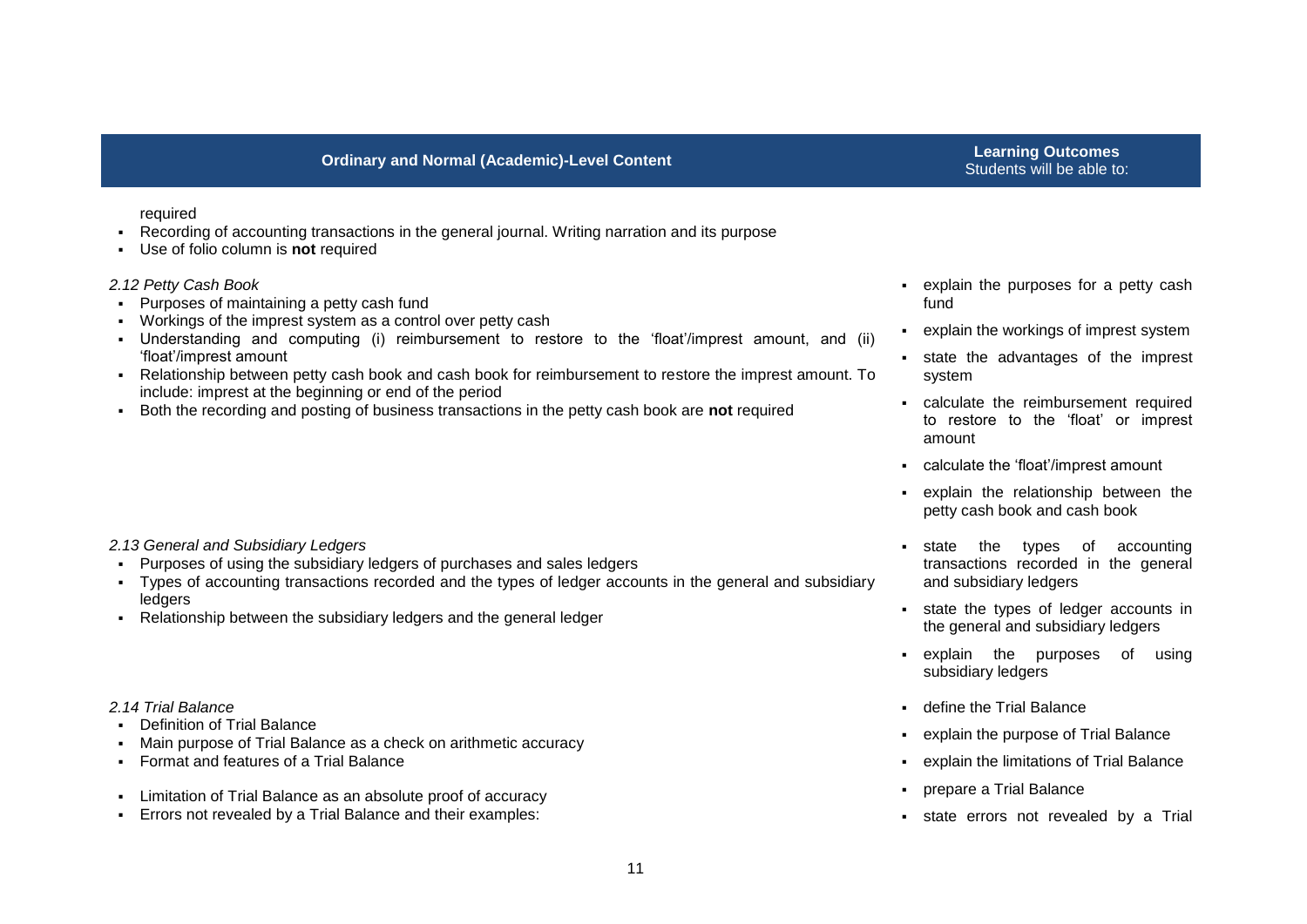- compensating errors
- complete reversal of entries
- errors of commission
- errors of omission
- errors of original entry
- errors of principle
- Errors revealed by a Trial Balance are **not** required

#### *2.15 Bank Reconciliation*

- Main purpose of preparing bank reconciliation: check the cash at bank balance of the business against the bank's record as shown on the bank statement
- Reconciliation of differences between the business cash at bank balance and the balance on the bank statement
- Differences are due to timing of transactions being recorded by the business and the bank, as well as errors in recording by any of the two parties
- Types of differences are: (i) direct deposits, (ii) direct payments, (iii) cheques not yet presented, (iv) cheques not yet credited/deposits not yet credited/deposits in transit and (v) dishonoured cheques
- Understanding how electronic bank transactions (e.g. credit transfer, standing order etc.) are recorded in the accounts of the business is required but descriptions of their processing are **not** required
- Adjusting the cash at bank ledger account
- Format and features of a bank reconciliation statement
- Scenarios to **include**: (i) same opening balance between business cash at bank and bank statement, (ii) different opening balance between business cash at bank and bank statement and the difference is limited to only one transaction, (iii) ending overdraft in business cash at bank, (iv) ending overdraft in bank statement
- Question must **include** extracts of bank column from the cash book and bank statements

## Students will be able to:

#### Balance

- explain how errors not revealed by a Trial Balance happen
- explain the purpose of preparing bank reconciliation
- **EXEDENT** identify what the differences between the business cash at bank balance and the balance on the bank statement comprise of
- explain the causes of differences between the business cash at bank balance and the balance on the bank statement
- prepare an adjusted cash at bank ledger account
- prepare the bank reconciliation statement
- analyse the effects of adjusting for the differences between the business cash at bank balance and the balance on the bank statement on cash at bank and profit for the period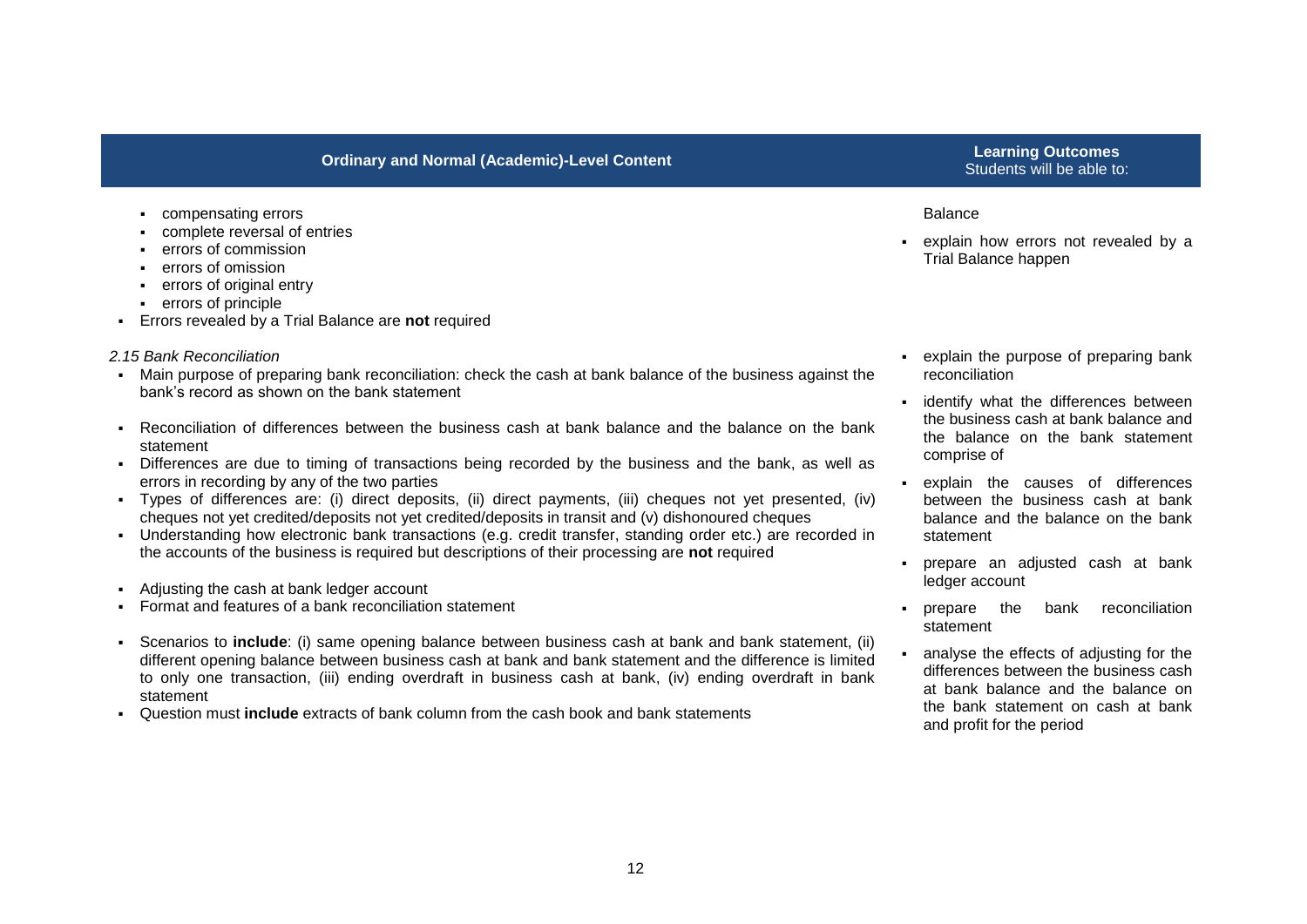#### **3. ELEMENTS OF THE FINANCIAL STATEMENTS**

Understanding the accounting practices and procedures applied to business activities in trading and services. The practices and procedures that impact on income, expense, trade receivables and payables, inventories, non-current assets, long-term borrowings, as well as the correction of any error.

## **Ordinary and Normal (Academic)-Level Content Learning Content <b>Learning Outcomes**

# Students will be able to:

*3.1 Sales Revenue, Other Income, Cost of Sales and Expenses*

- Accounting for sale of goods, provision of services on cash and credit terms, and returns of goods or allowances on unsatisfactory services
- Accounting for cost of sales for trading business
- Accounting for other income items received in cash, income earned not received and received income not earned yet
- Examples: rent, commission, etc. **Exclude** dividend
- Accounting for other expense items paid by cash, the expired portion of expense, and incurrence of expense not paid yet
- Examples: insurance, office expenses, rates, rent, salaries, wages, etc.
- Presentation of sales revenue, sales returns and cost of sales on the Income Statement for a trading business
- Presentation of fee income on the Income Statement for a service business
- Accounting theories which apply to the accounting of income and expenses
- prepare the journal entries for transactions affecting sales revenue, sales returns, fee income, cost of sales, other income items and other expense items
- prepare the sales revenue, sales returns, fee income, cost of sales, other income and other expense ledger accounts for the current financial period
- prepare an extract of the Income Statement showing the presentation of sales revenue, sales returns and cost of sales for a trading business for the current financial period
- prepare an extract of the Income Statement showing the presentation of fee income for a service business for the current financial period
- explain the accounting of sales revenue, other income and expenses in relation to relevant accounting theories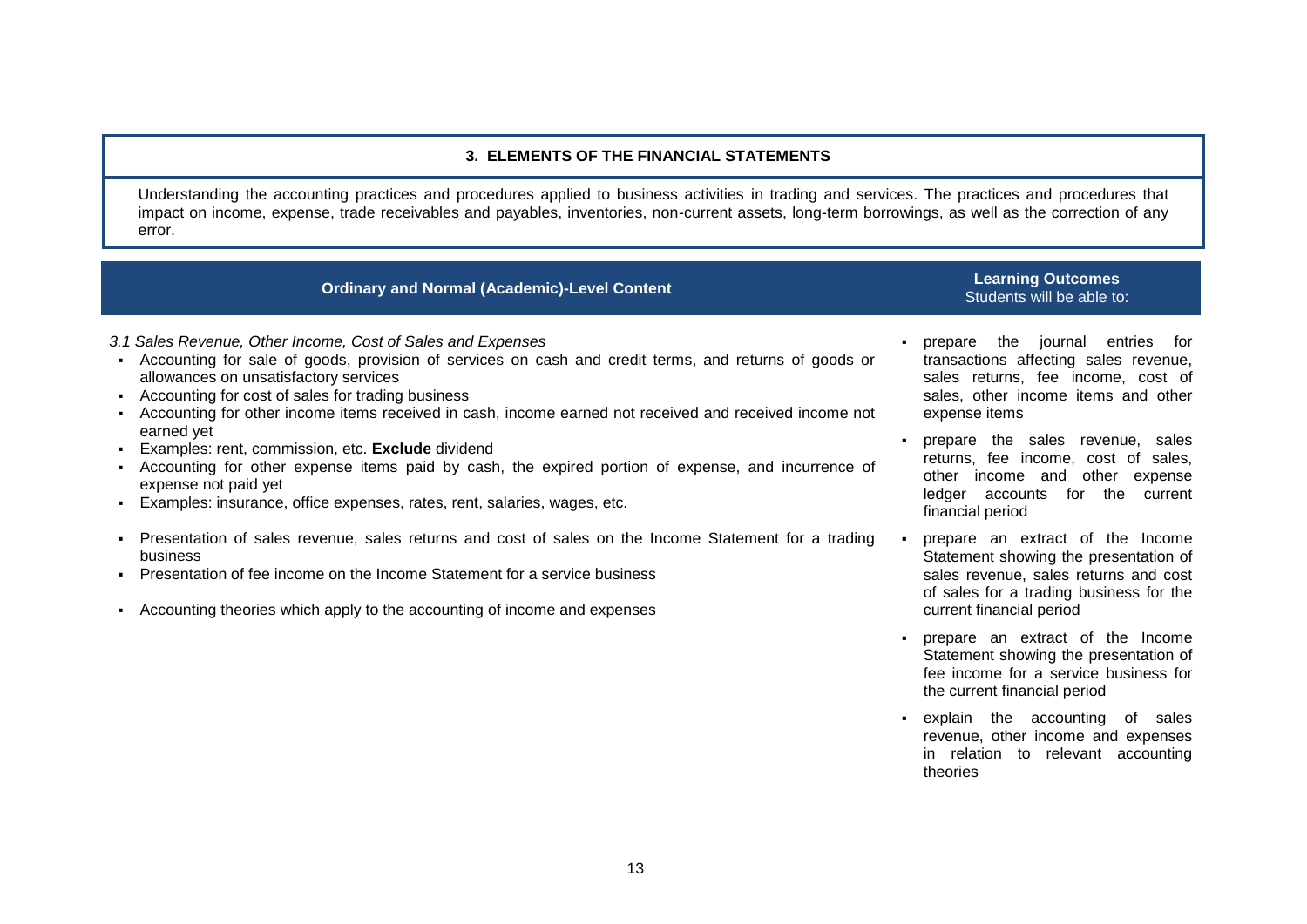## Students will be able to:

#### *3.2 Balance Day Adjustments*

- Calculation and accounting of prepaid expenses, accrued expenses/expenses payable, income received in advance/unearned income and income receivables
- Concepts: (i) expired/consumed and unexpired/unconsumed portions of expenses, (ii) expenses incurred not paid yet, (iii) earned and unearned portions of income, (iv) income earned not received yet, and (v) accrual basis of accounting
- Accounting practice required:
	- Balance day adjustments are to be made against separate prepaid expense, accrued expense, income received in advance and income receivable ledger accounts
	- Prepaid expenses and income receivables are shown as current assets on the Balance Sheet
	- Accrued expenses and income received in advance are shown as current liabilities on the Balance Sheet
	- No outstanding balances in the income and expense ledger accounts
- Scenarios to **include**: (i) only one financial period with opening and/or closing prepaid expenses, accrued expenses, income received in advance and income receivables, (ii) amounts paid and received are recorded as income and expenses at the points of payments and receipts, and any unexpired or unearned portions are adjusted at the end of the financial period
- Accounting theories which apply to the adjustments for prepaid expenses, accrued expenses, income received in advance/unearned income and income receivables
- calculate the amounts adjusted for prepaid expenses, accrued expenses/expenses payable, income received in advance/unearned income and income receivables for the current financial period
- calculate the amounts for income and expenses for the Income Statement for the current financial period
- prepare the journal entries showing the adjustments for prepaid expenses, accrued expenses/expenses payable, income received in advance/unearned income and income receivables
- prepare the income and expense ledger accounts showing the adjustments for prepaid expenses, accrued expenses/ expenses payable, income received in advance/unearned income and income receivables for the current financial period
- prepare an extract of the Balance Sheet and Income Statement showing the presentation of prepaid expenses, accrued expenses/ expenses payable, income received in advance/unearned income and income receivables for the current financial period
- explain the adjustments for prepaid expenses, accrued expenses/expenses payable, income received in advance/unearned income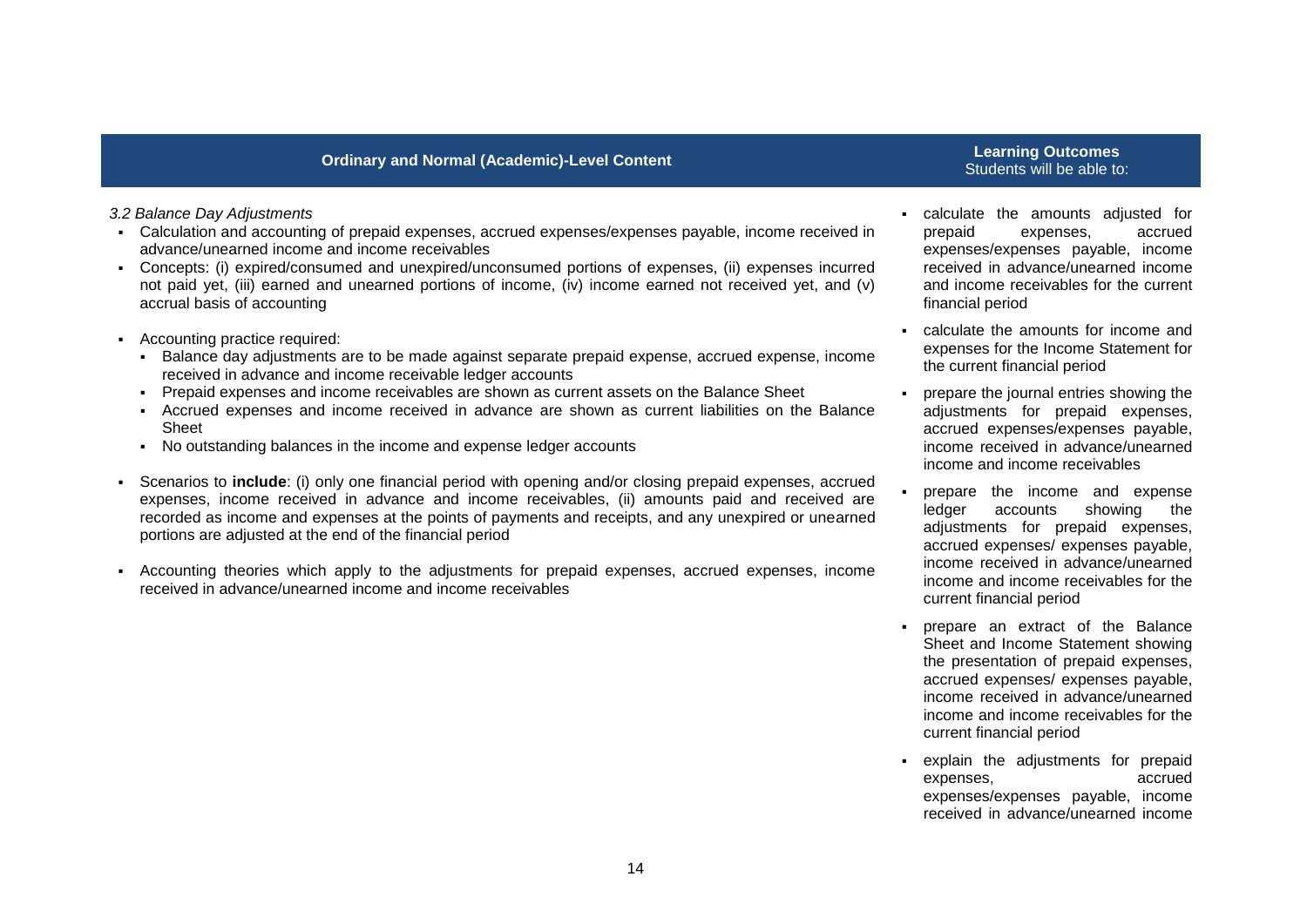and income receivables in relation to relevant accounting theories

- analyse the effects of prepaid expenses, accrued expenses/expenses payable, income received in advance/unearned income and income receivables on current liabilities, current assets and profit for the period in the current financial period
- prepare the journal entries of transactions affecting trade receivables
- prepare a trade receivable ledger account for an individual customer for the current financial period
- explain the purposes of accounting for allowance for impairment of trade receivables
- prepare the journal entries on allowance for impairment of trade receivables for a maximum of three financial periods
- prepare an allowance for impairment of trade receivables ledger account for a maximum of three financial periods
- prepare the impairment loss on trade receivables ledger accounts for a maximum of three financial periods
- $\blacksquare$  interpret the (i) trade receivables, (ii) allowance for impairment of trade

#### *3.3 Trade Receivables*

- Accounting for transactions affecting trade receivables of trading business: credit sales, sales returns, cash discounts, write-off of trade receivables, receipts, dishonoured cheques, interests on late payments and off-set against trade payables
- Accounting for transactions affecting trade receivables of service business: services provided on credit term, refund of fees, cash discounts, write-off of trade receivables, receipts, dishonoured cheques, interests on late payments and off-set against trade payables
- Scenario to **include**: partial payment of outstanding debts
- Calculation and accounting of allowance for impairment of trade receivables over several financial periods
- Scenarios to **include**: (i) providing allowance for the first time, (ii) increase in allowance over prior year, and (iii) decrease in allowance over prior year
- A decrease in allowance is treated as a reduction against expenses in the Income Statement
- Accounting theories which apply to the presentation of trade receivables and allowance for impairment of trade receivables
- Presentation of trade receivables and allowance for impairment of trade receivables in the Balance Sheet
- Trade receivables represent the collections in the immediate future. Allowance for impairment loss of trade receivables is an estimate of the value of debts that may be uncollectible in the future
- Preparation of ledger accounts over a maximum of three financial periods *(maximum of two financial periods for N(A)-Level)*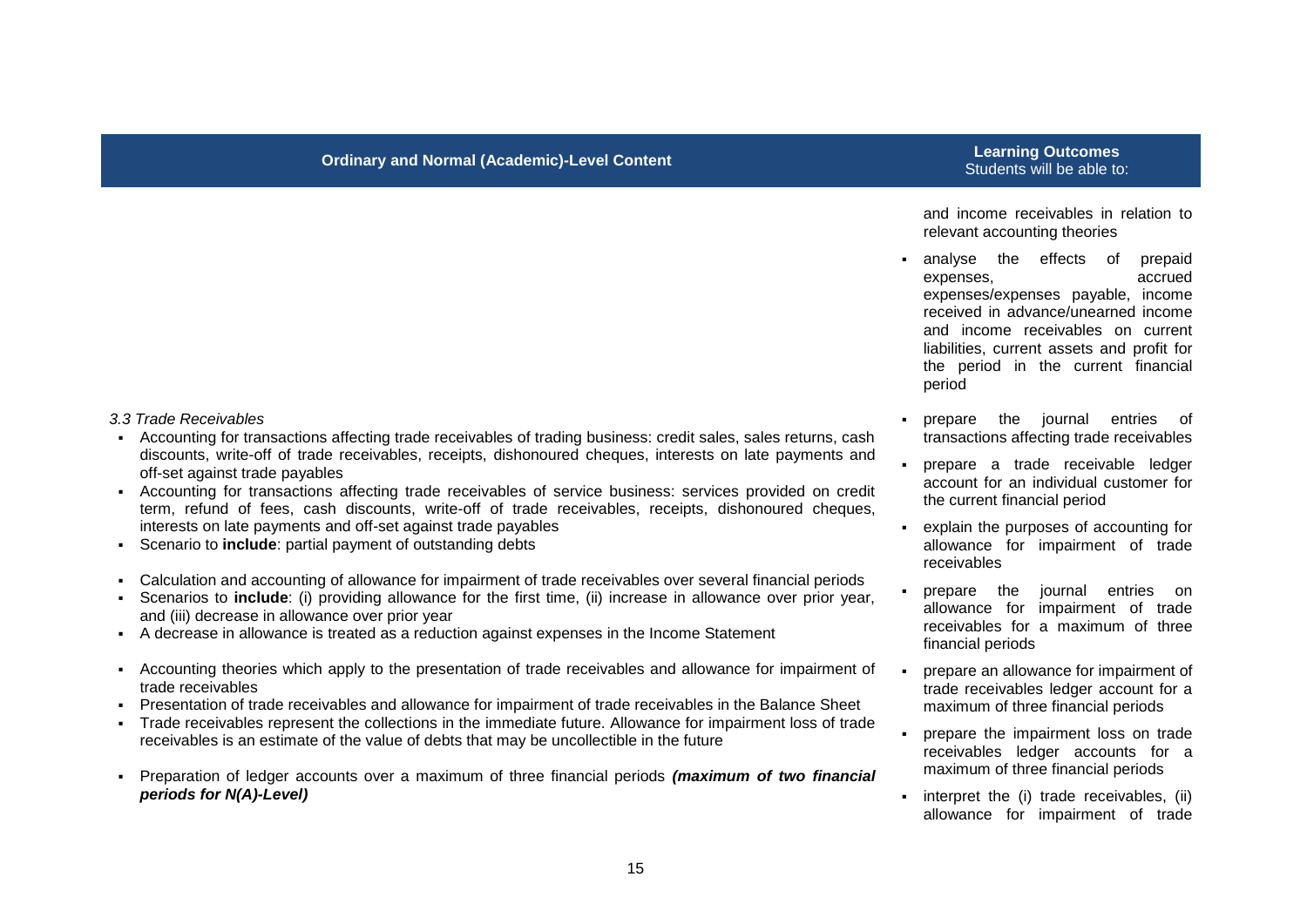### **Ordinary and Normal (Academic)-Level Content Learning Content of the Content of Content of the Content of Test**

## Students will be able to:

Note: Singapore's Financial Reporting Standard 39 on trade receivables:

- General provision is prohibited. Hence, provision for doubtful debts which is based on a percentage of or an estimated fixed amount of trade receivables is no longer permissible. The term 'provision' used in the FRS refers to a present obligation that arises from a past event, which therefore cannot be used in the context of reducing the amount collectible from trade receivables.
- Allowance for impairment of trade receivables is to be made by identifying specific customer whose debt may not be collectible in the immediate future.

*3.4 Inventories*

- Perpetual inventory recording method
- Accounting for purchases and sales of goods for trading business
- Goods are inventoried at the points of purchases and expensed as cost of sales at the points of sales
- Costs of purchases inventoried include the purchase price and expenses on purchase less returns
- Balance day adjustments on expenses on purchase, or adjustments between inventory and profit and loss are **not** included
- Adjustments to costs of purchases that will affect cost of sales and ending inventory are **not** included
- Calculation of cost of sales and ending inventory using the FIFO method **only**
- Scenario to **include**: (i) only one financial period, (iii) beginning inventory comprising a single batch of goods, (iii) a batch of goods described by value and quantity for the batch (iv) cost of sales is identified by

receivables, (iii) impairment loss on trade receivables for a maximum of three financial periods

- prepare an extract of the Balance Sheet and Income Statement showing the presentation of trade receivables, allowance for impairment of trade receivables and impairment loss on trade receivables for a maximum of three financial periods
- analyse the effects from changes in allowance for impairment of trade receivables and impairment loss on trade receivables and profit for the period for a maximum of three financial periods
- explain the accounting and presentation of trade receivables in relation to relevant accounting theories
- **identify the costs of purchases**
- prepare the journal entries on inventory at points of purchases and cost of sales at points of sales
- prepare the inventory ledger account for the current financial period
- calculate the cost of sales and ending inventory for the current financial period
- prepare an extract of the Balance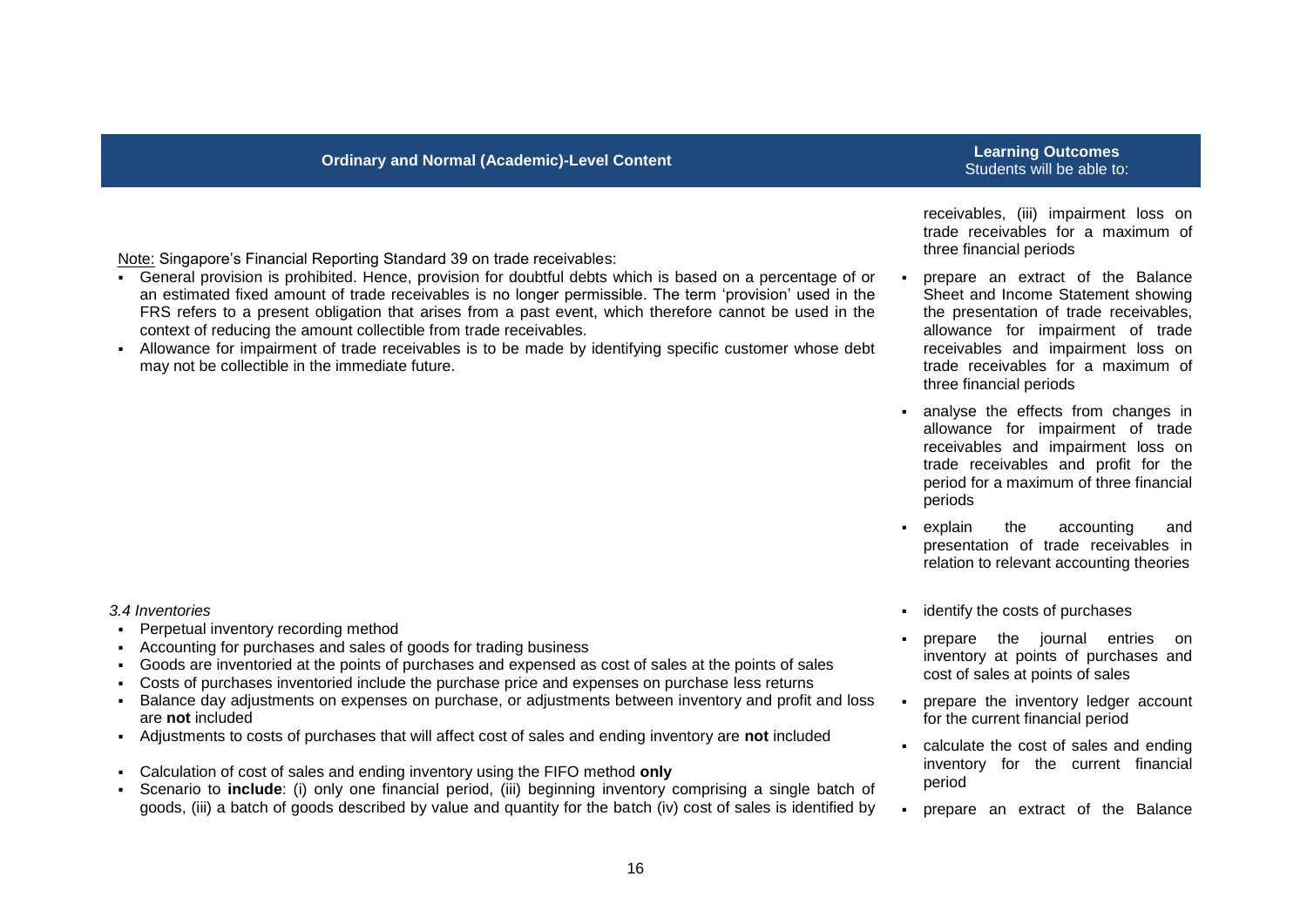FIFO method to entire batch or batches of goods, with no part apportionment of any batch

- Calculation of unit cost, of deriving inventory value from unit cost and quantity and recording in stock card are **not** required
- Accounting for cost of sales
- Goods returned from customers will **not** lead to return of the same goods to the supplier
- Presentation of sales revenue, sales returns and cost of sales in the Income Statement
- The valuation of ending inventory at the lower of cost and net realisable value
- Accounting for impairment loss when the net realisable value is lower than inventory value at the end of the financial period
- No recording of gain is permitted when net realisable value is higher than inventory value
- Adjustment for differences between ending inventory values derived from perpetual inventory recording method and physical inventory count arise is **not** required
- Understatement and overstatement of inventory in the current and subsequent financial period
- Accounting theories which apply to the presentation of ending inventory

Note: Singapore's Financial Reporting Standard (FRS) 2 states that inventories shall be measured at the lower of cost *and* net realisable value. This is interpreted as inventories are at the lower of cost *or* net realisable value. The same FRS also states that the cost of inventories shall comprise all cost of purchases, cost of conversion and other costs incurred in bringing the inventories to their present location and condition.

#### *3.5 Trade Payables*

- Accounting for transactions affecting trade payables of trading business: credit purchases of inventory, returns of goods, cash discounts, payments, freight charges and off-set against trade receivables
- Accounting for transactions affecting trade payables of service business: services provided on credit term, reduction of fees, cash discounts, payments, freight charges and off-set against trade receivables
- Scenario to **include**: partial payment of amount owed

#### *3.6 Control Accounts*

- Main purpose of control accounts (total trade receivables and trade payables accounts): independent check on the trade receivables and trade payables in the sales and purchases ledgers respectively
- Other purposes of control accounts
- How information on control accounts are derived from the special journals, general journal and cash book

## Students will be able to:

Sheet and Income Statement showing the values and presentation of ending inventory and cost of sales for the current financial period

- analyse the effects of understatement or overstatement of inventory on gross profit and profit for the period for a maximum of two financial periods
- explain the valuation of inventory in relation to relevant accounting theories

- **prepare** the journal entries of transactions affecting trade payables
- prepare a trade payable ledger account for an individual supplier for the current financial period
- state the purposes of the control accounts
- state the ledger in which the control accounts are found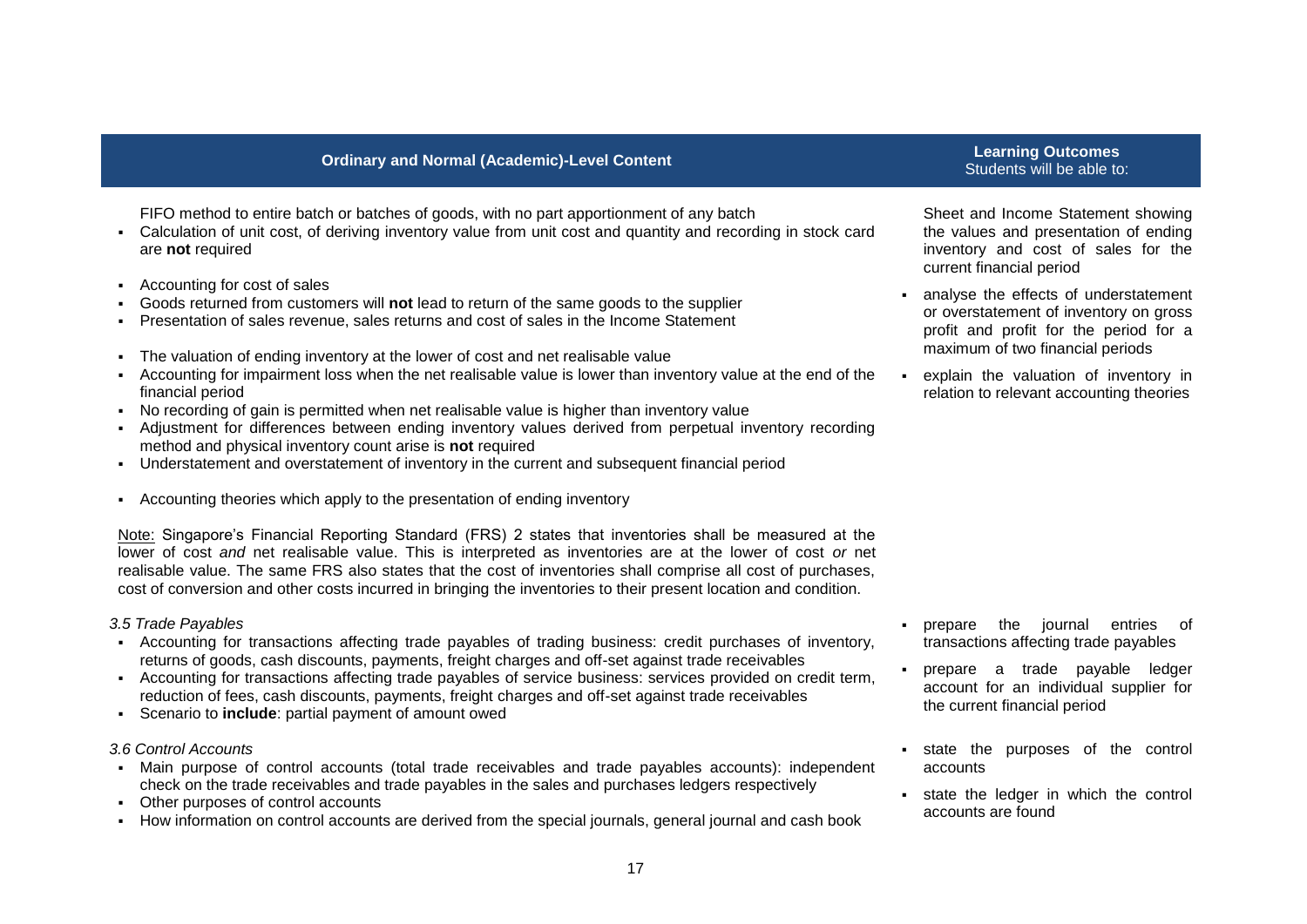- Accounting for transactions affecting control account for trade receivables (total trade receivables) of trading business: credit sales, sales returns, cash discounts, allowance for impairment of trade receivables, receipts, dishonoured cheques, interests on late payments and off-set against trade payables
- Accounting for transactions affecting control account for trade payables (total trade payables) of trading business: credit purchases of inventory, returns of goods, cash discounts, payments, freight charges and off-set against trade receivables
- *3.7 Capital and Revenue Expenditure*
- Capital and revenue expenditure, and the respective accounting treatments specifically whether expenditure incurred in relation to non-current asset is to be capitalised as part of the non-current asset's cost or to be written-off to the Income Statement
- Examples of capital and revenue expenditure
- Application of the materiality concept on the treatment of capital and revenue expenditure

## Students will be able to:

- state the sources of information for transactions recorded on the control accounts
- prepare the control accounts for the current financial period
- define capital and revenue expenditure
- distinguish between capital and revenue expenditure
- classify accounting transactions into capital and revenue expenditure
- explain the application of the materiality concept on the treatment of capital and revenue expenditure
- analyse the effects of differences in treatments of capital and revenue expenditure on profit for the period and non-current assets for the current financial period
- **prepare** the journal entries on purchases of non-current assets
- define depreciation and accumulated depreciation
- state the causes of depreciation
- state and distinguish the depreciation methods of (i) straight-line and (ii) reducing-balance methods

#### *3.8 Non-current Assets*

- Accounting for the purchases of non-current assets
- Scenarios to **include**: purchases of non-current assets by cash and on credit, and contribution of noncurrent assets by the owner
- Cost of non-current assets comprising purchase prices and the costs of bringing the non-current assets to operating condition
- Computing and accounting for depreciation and accumulated depreciation (depreciation to-date) according to the (i) straight-line and (ii) reducing-balance methods
- The suitability of depreciation methods for different classes of non-current assets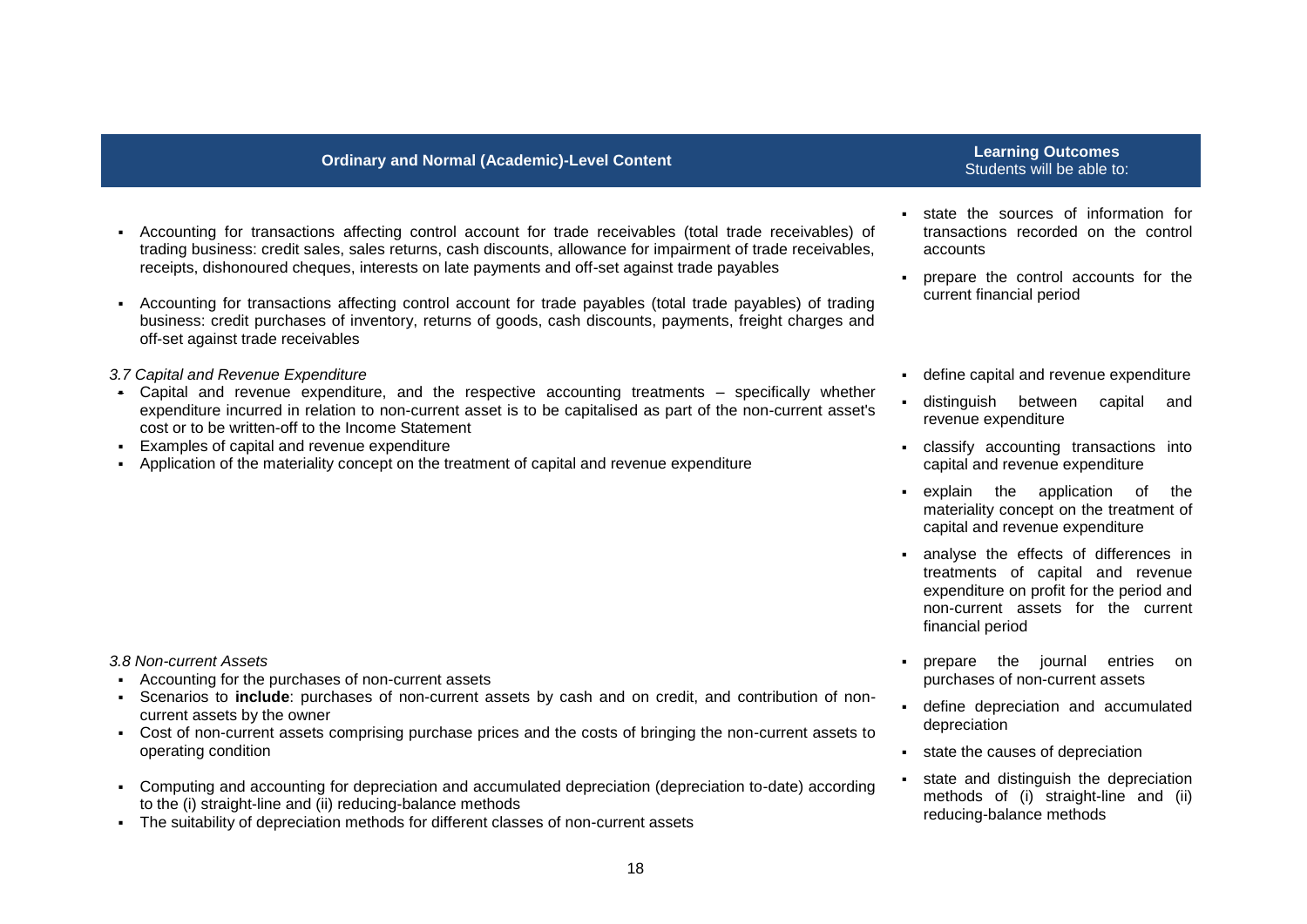- Scenarios to **include**: part (by whole month) or full year of depreciation in the year of acquisition
- Accounting theories which apply to the presentation of net book value and accumulated depreciation
- Net book value represents the estimated future economic value of the non-current asset
- Non-current assets lose their economic values over time due to various causes
- Accumulated depreciation is an approximation of the reduction in economic value of the non-current asset
- Preparation of ledger accounts over a maximum of three financial periods *(maximum of two financial periods for N(A)-Level)*

## Students will be able to:

- explain the suitability of selected depreciation method for classes of non-current assets
- calculate depreciation and accumulated depreciation according to the (i) straight-line and (ii) reducingbalance methods for a maximum of three financial periods
- **prepare** the journal entries on depreciation and accumulated depreciation for a maximum of three financial periods
- calculate the rate of depreciation, length of useful life, yearly depreciation, accumulated depreciation and cost of non-current asset
- analyse the effects of different depreciation methods on profit for the period for a maximum of three financial periods
- explain the need to charge depreciation and accumulated depreciation in relation to relevant accounting concepts
- explain the presentation of net book value in relation to relevant accounting theories
- prepare the (i) non-current asset, (ii) depreciation, (iii) accumulated depreciation ledger accounts for a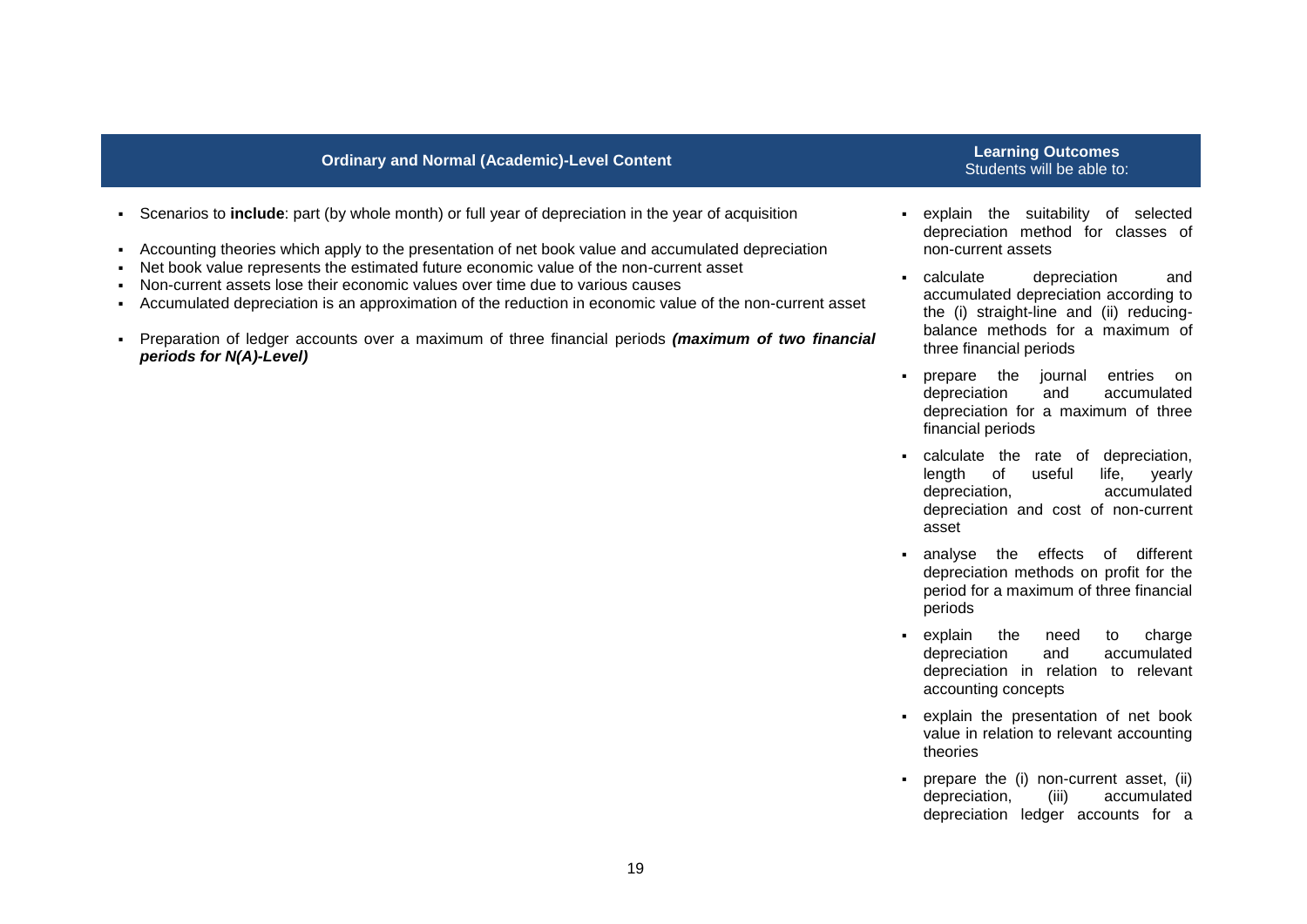## Students will be able to:

#### maximum of three financial periods

- **EXECUTE:** interpret the (i) non-current asset, (ii) depreciation, (iii) accumulated depreciation ledger accounts for a maximum of three financial periods
- prepare an extract of the Balance Sheet and the Income Statement showing the presentation of net book value and accumulated depreciation for a maximum of three financial periods
- calculate the gain or loss on sale of non-current asset
- **prepare the journal entries on the sale** of non-current asset
- prepare the (i) non-current asset, (ii) depreciation, (iii) accumulated depreciation and (iv) sale of noncurrent asset ledger accounts in the financial period the sale happens
- prepare an extract of the Income Statement showing the presentation of gain or loss on sale of non-current asset
- distinguish between bank loan and an overdrawn cash at bank (i.e. a bank overdraft)
- calculate interest expense and accrued interest
- prepare journal entries on new loan,

#### *3.9 Sale of Non-current Assets*

- Computing and accounting for sale of non-current asset
- Scenarios to include:
	- starting from purchase of one non-current asset which is subsequently sold, with or without replacement,
	- starting from purchase of two or more non-current assets and subsequently sold one of them, with or without replacement.
	- starting with balances in the non-current asset and accumulated depreciation ledger accounts and one of the non-current assets is sold in the current financial period,
	- part (by whole month) or full year of depreciation in the year of purchase but no depreciation in the year of sale,
	- either straight-line or reducing-balance depreciation methods

*3.10 Long-term Borrowings*

- Accounting for new loan, loan repayment, interest expense and accrued interest/ interest payable
- Reclassify portion of liability payable within the next financial period as current liability
- Calculation of accrued interest from interest expense incurred and interest paid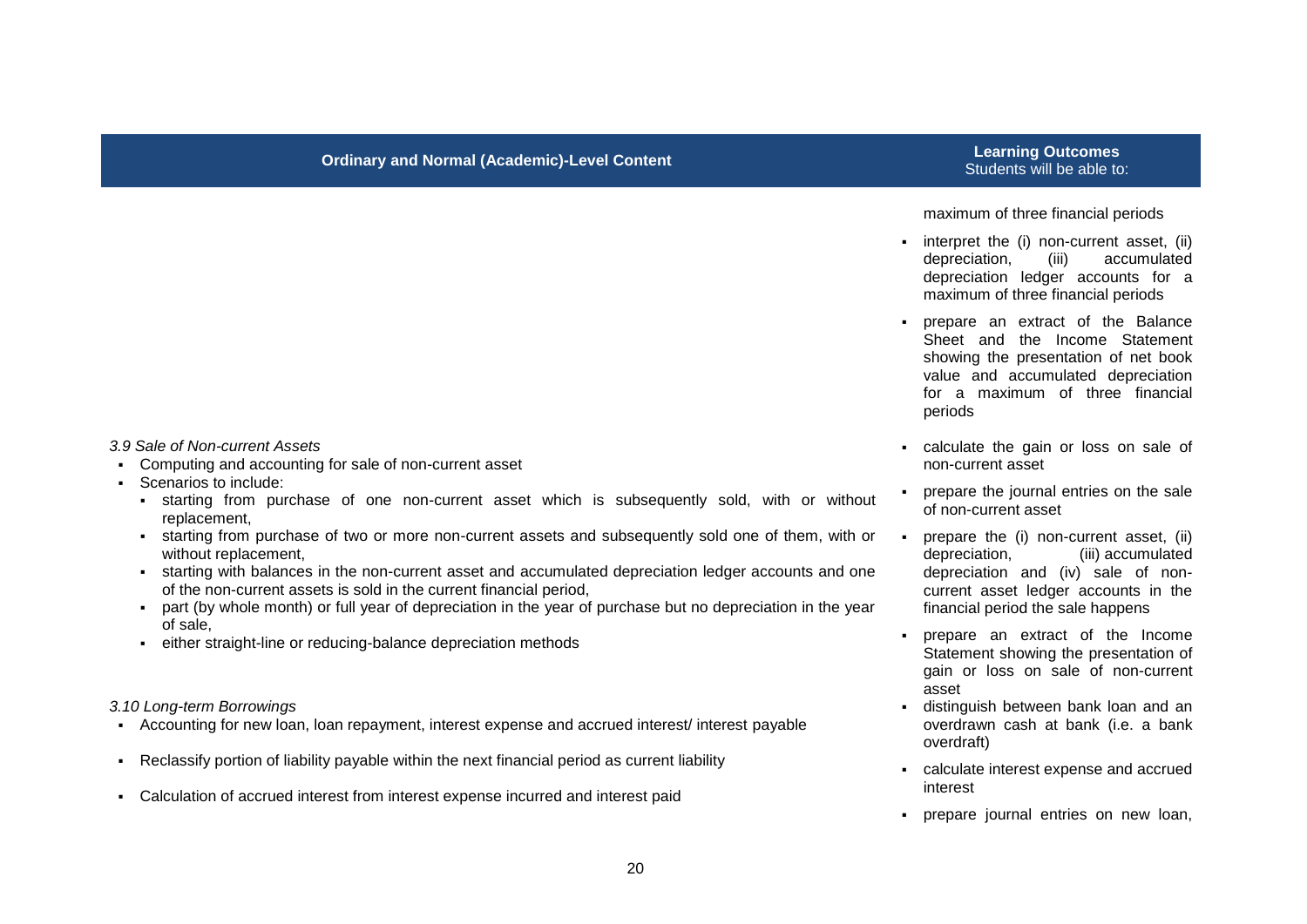## Students will be able to:

loan repayment, interest expense and accrued interest

 prepare an extract of the Balance Sheet and the Income Statement showing the presentation of loan, interest expense and accrued interest

- *3.11 Correction of Errors*
- Correction of errors not revealed by the Trial Balance
- Errors revealed by a trial balance are **not** required
- **Only** one financial period
- Adjusted Trial Balance after correction of errors
- Statement of adjusted profit after correction of errors
- Adjusted Balance Sheet after correction of errors
- prepare the journal entries to correct errors
- analyse the effects of errors on profit for the period and on items on the Balance Sheet
- analyse the effects of correction of errors on profit for the period and on items on the Balance Sheet
- prepare an adjusted Trial Balance after correction of errors
- prepare a statement of adjusted profit after correction of errors *(only in O-Level)*
- prepare an adjusted Balance Sheet or an extraction after correction of errors *(only in O-Level)*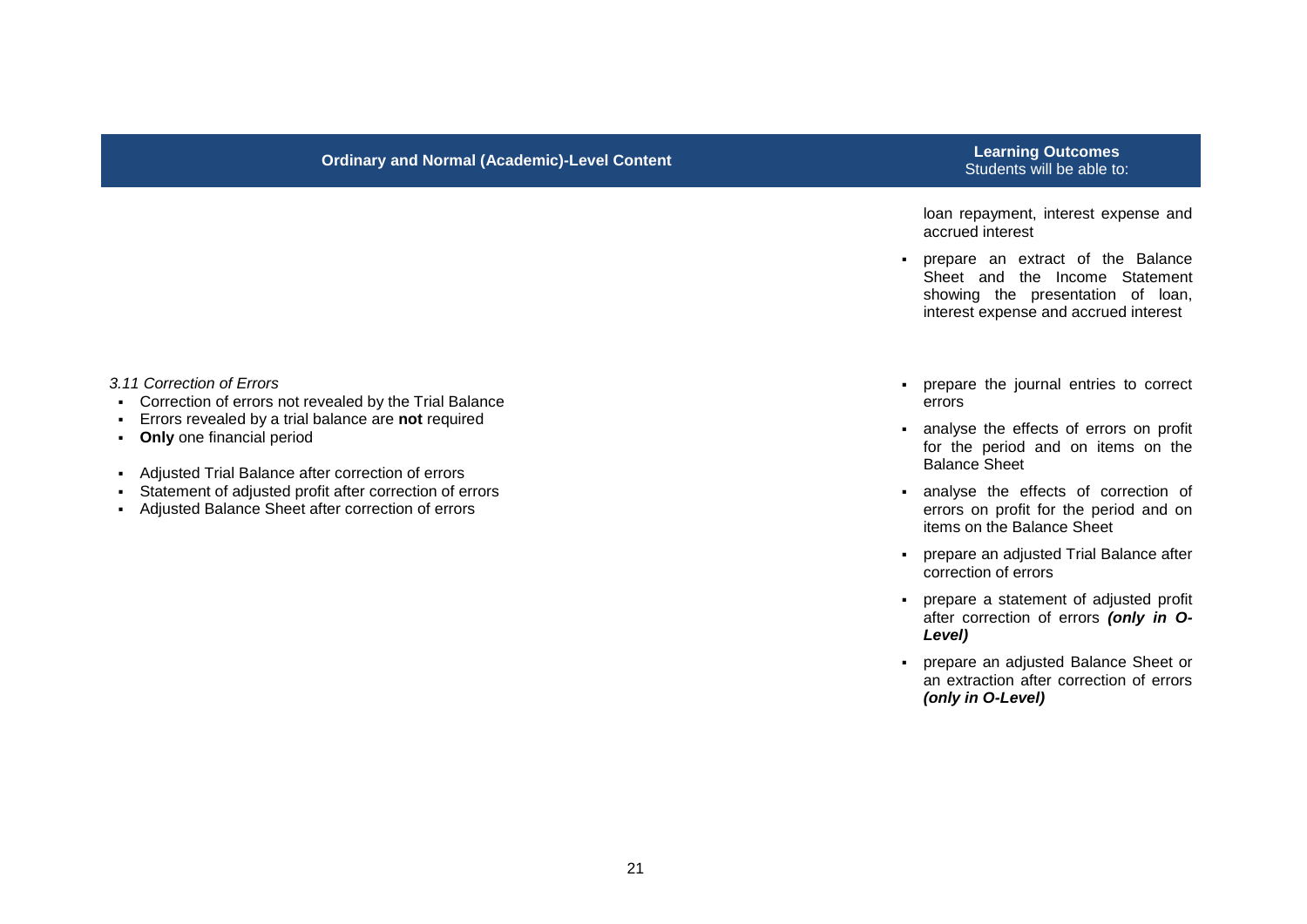#### **4. THE FINANCIAL STATEMENTS**

Understanding the preparation of the financial statements and the significance of financial results and status. The financial statements involved are the income statement and balance sheet only.

### **Ordinary and Normal (Academic)-Level Content Learning Content <b>Learning Outcomes**

# Students will be able to:

- *4.1 Balance Sheet*
- Balance Sheet shows the financial status as at a point in time
- Represents the accounting equation
- Classification of items into non-current assets, current assets, non-current liabilities, current liabilities and equity
- Examples of non-current assets, current assets, non-current liabilities, current liabilities and equity
- Owner's equity for sole proprietor and shareholders' equity for limited company
- The terms net worth or capital owned are **not** used
- **Only** the narrative/report format of Balance Sheet
- **Presentation details to show:** 
	- non-current and current assets
	- non-current and current liabilities
	- details of capital of sole proprietor or details of issued share capital and retained earnings for limited company
- Current assets are **not** required to be listed in order of liquidity
- Include **only** the Balance Sheet of the following businesses:
	- **trading and service**
	- sole proprietor and limited company
- Basic interpretation and significance of relationships of financial figures on the Balance Sheet
- **Only** the following:
	- sources of funds and utilisation of funds
	- current assets, current liabilities and working capital (current assets current liabilities)
	- equity and net assets (total assets total liabilities)
	- changes in net assets between two points in time and the profit for the period
	- cash in hand and cash at bank, net assets and profit for the period for a sole proprietor
- Understanding the relationships of financial figures on the Balance Sheet will aid in understanding Section 6
- define Balance Sheet
- define and distinguish between non-current and current assets
- define and distinguish between non-current and current liabilities
- define net assets, equity and working capital
- calculate net assets, equity and working capital
- **Prepare a properly classified Balance Sheet** for a sole proprietorship or limited company
- state the valuation methods for non-current assets, inventory and trade receivables on the Balance Sheet
- explain the valuation methods for non-current assets, inventory and trade receivables on the Balance Sheet in relation to relevant accounting theories
- analyse the effects of accounting transactions on owner's or shareholders' equity, non-current assets, current assets, non-current liabilities, current liabilities and working capital
- prepare the revised Balance Sheet including transactions that occur after the statement is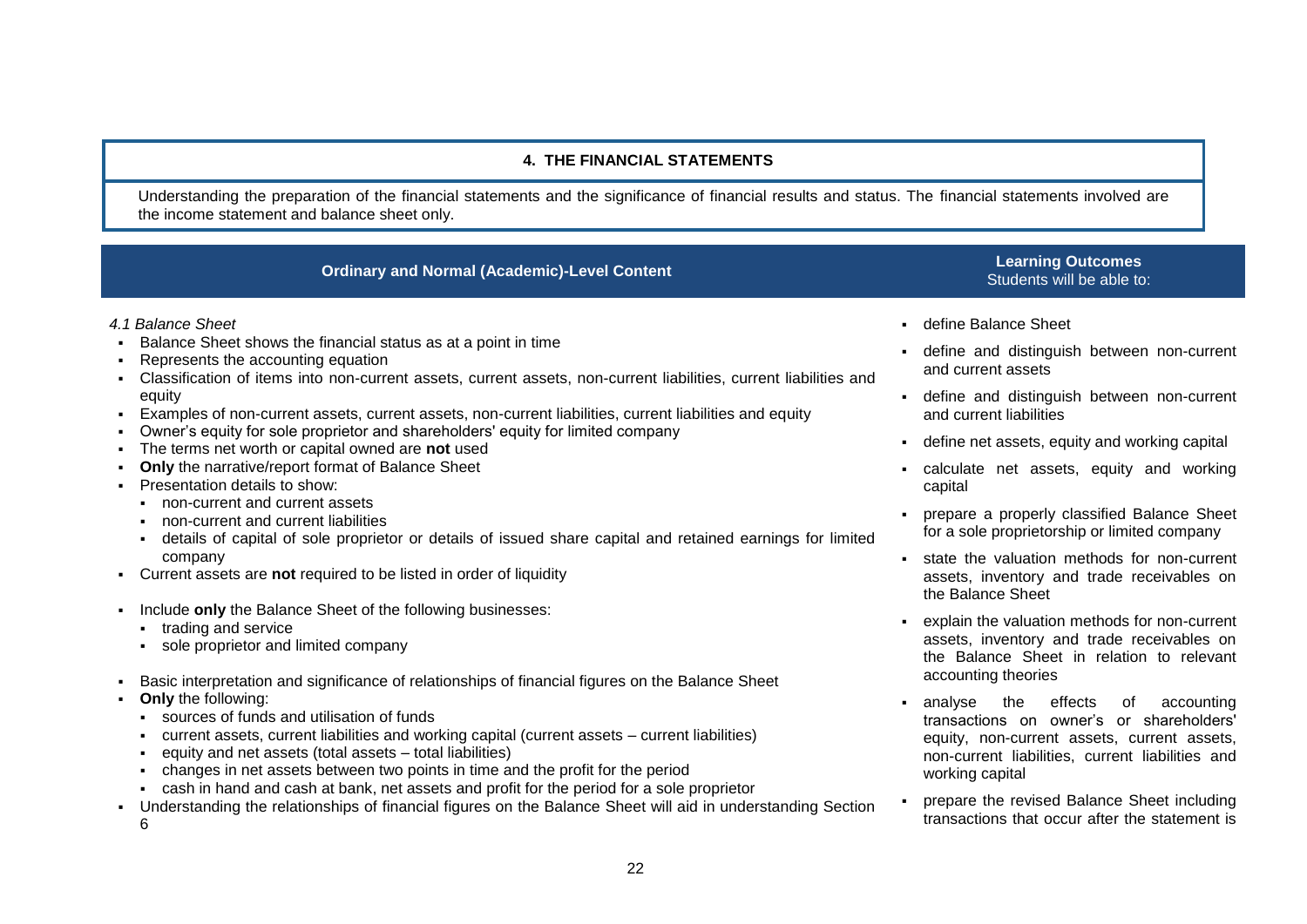prepared

- Valuation methods used on the Balance Sheet:
	- non-current assets at net book value, of cost less accumulated depreciation
	- **i** inventory at lower of cost or net realisable value
	- trade receivables at trade receivables less allowance for impairment of trade receivables
- Accounting theory(ies) which apply to each valuation method

#### *4.2 Income Statement*

- The Income Statement shows the financial figures and profit for a period of time
- Represents the excess of income over expenses for a period of time
- **Only** the narrative/report format of Income Statement
- For trading business, the perpetual inventory recording method is adopted and details to show in the trading portion of the Income Statement are:
	- net sales revenue (sales revenue sales returns)
	- cost of sales
	- gross profit/loss
- Operating expenses in the profit and loss portion of the Income Statement are not required to be classified by function
- Include **only** the Income Statement of the following businesses:
	- **trading and service**
	- sole proprietor and limited company
- Basic interpretation and significance of relationships of financial figures on the Income Statement
- **Only** the following:
	- sales revenue, cost of sales and gross profit/loss
	- gross profit/loss, expenses and profit/loss for the period
	- sales revenue, cost of sales, expenses and profit/loss for the period
- Understanding the relationships of financial figures on the Income Statement will aid in understanding Section 6
- Accounting theory(ies) which apply to the accounting of income and expenses on the Income Statement
- define and distinguish gross profit/loss and profit/loss for the period
- explain the purposes of the trading portion, and profit and loss portion of the Income **Statement**
- calculate net sales revenue, gross profit/loss and profit/loss for the period
- prepare an Income Statement in good form for a sole proprietorship or limited company
- explain the accounting of income and expenses in relation to relevant accounting theory(ies)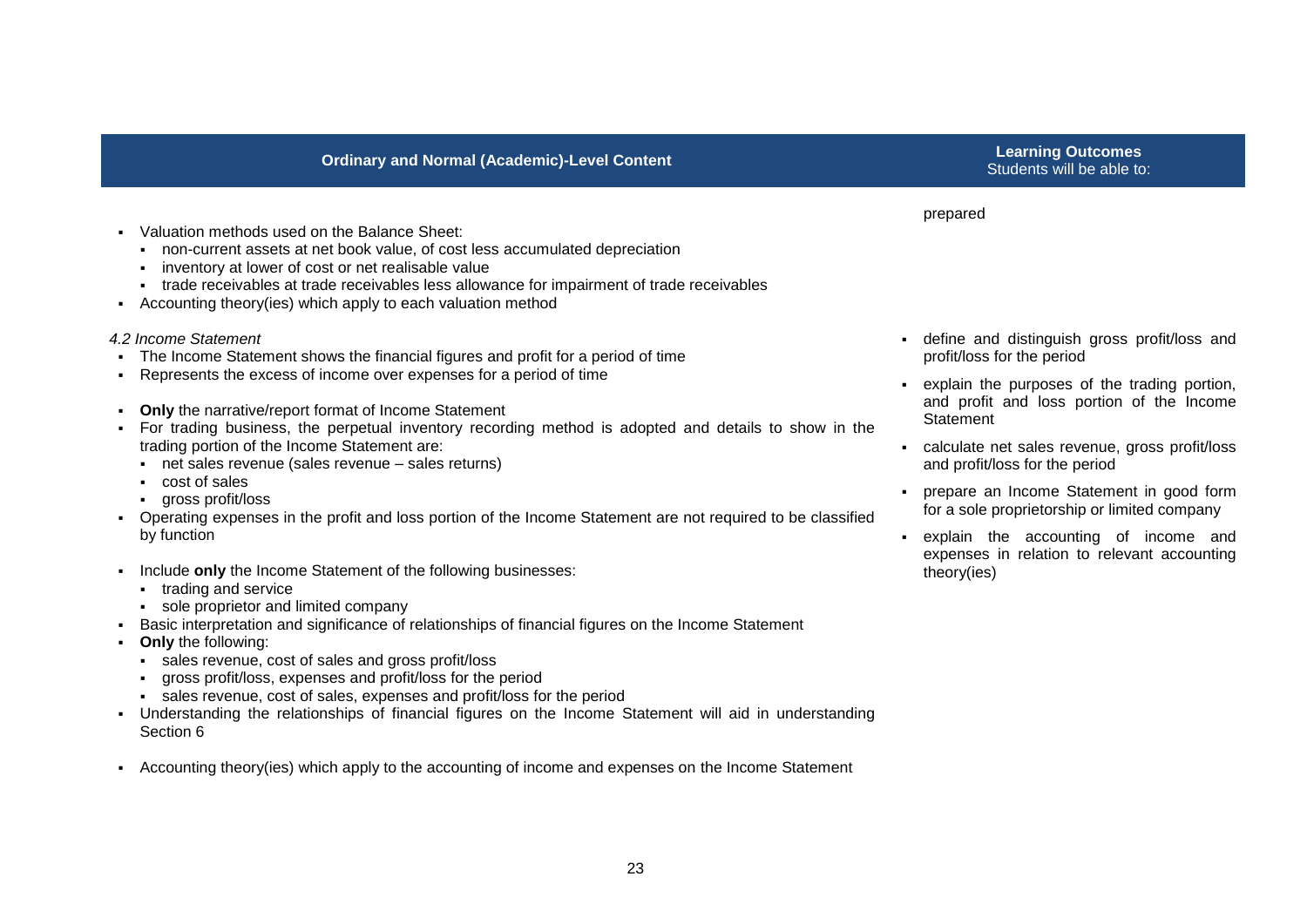## Students will be able to:

#### *4.3 Incomplete Records (only in O-Level)*

- *- Capital Comparison Method*
- Method of applying the relationship between changes in net assets between two points in time and profit for the period
- The accounting equation relating assets, liabilities and equity at a point in time
- **Only** for sole proprietor account
- Include **only** the following end of financial period adjustments:
	- drawings not recorded during the financial period
	- depreciation of non-current assets
	- impairment loss on trade receivables arising during the financial period and allowance for impairment of trade receivables
	- prepaid expenses, accrued expenses, income received in advance/unearned income and income receivables
- *- Accounts Analysis Method*
- Method of applying the relationships between items on the Balance Sheet and the Income Statement.
- **Only** the following:
	- derive sales revenue from changes to trade receivables and from cash transactions
	- derive inventory purchased during the year from changes to trade payables and from cash transactions
	- derive cost of sales from changes to inventory and from inventory purchased during the year
	- derive expenses from changes in accrued expenses and/or prepaid expenses, and from cash transactions
	- derive depreciation from changes in net book values (without sale of non-current assets)
	- derive other income from changes in income received in advance and/or income receivable, and from cash transactions
	- derive the gross profit, profit for the period and Income Statement from the above procedures
	- derive the Balance Sheet from the above procedures
	- derive loss in inventory from changes in inventory
- Financial analysis ratios in Section 6 may be applied in deriving the above
- **Only** for sole proprietor account and for one financial period
- prepare Balance Sheet for beginning and ending positions
- construct the profit for the period from changes in net assets

- construct sales revenue for the current financial period
- construct inventory purchased for the current financial period
- construct cost of sales for the current financial period
- calculate gross profit for the current financial period
- construct expenses for the current financial period
- construct depreciation for the current financial period
- construct other income for the current financial period
- calculate profit for the current financial period
- **Prepare the Income Statement or an extract** from the above procedures only
- prepare an extract of the Balance Sheet from the above procedures only
- calculate loss in inventory for the current financial period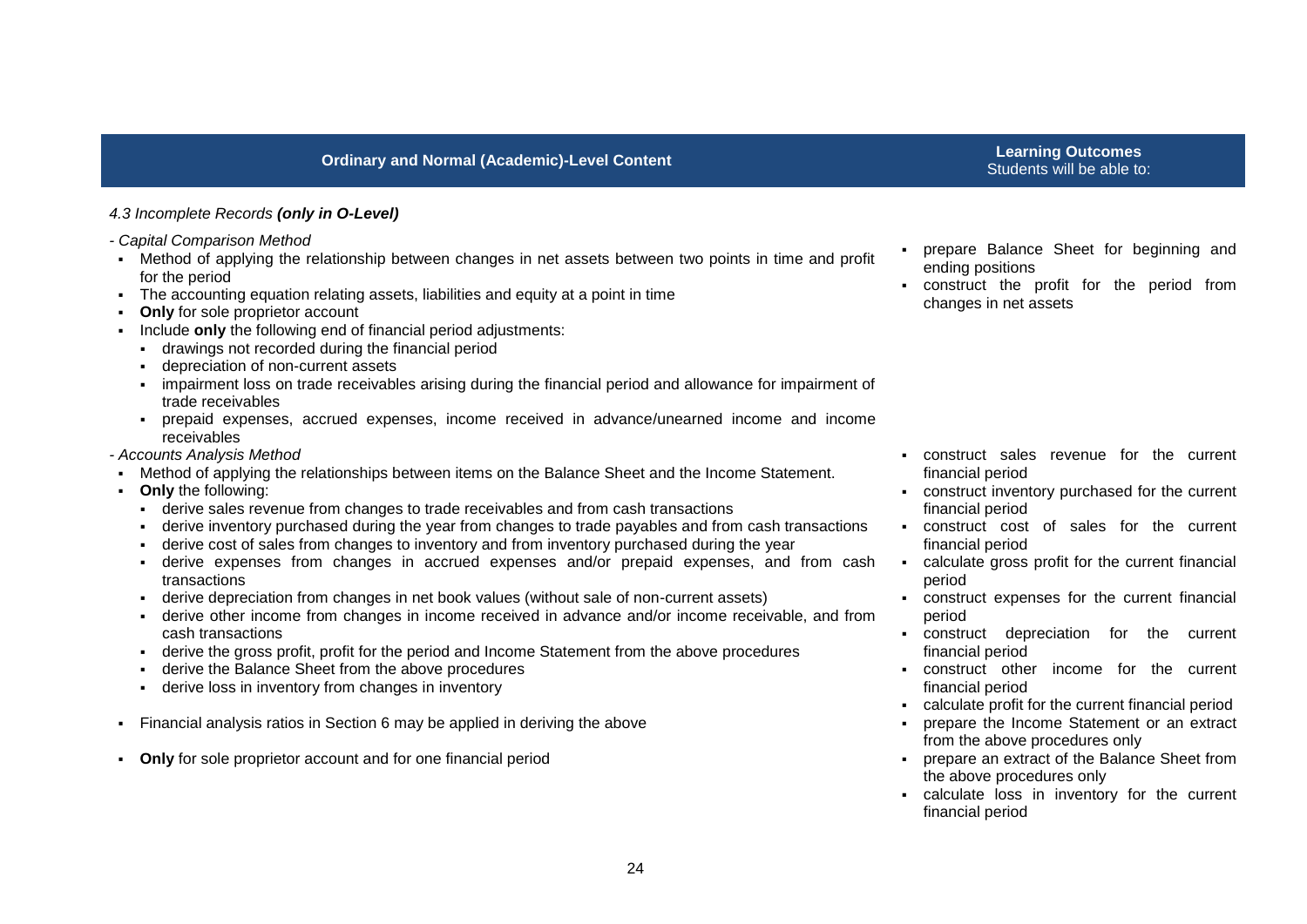#### **5. BUSINESS ENTITIES**

Understanding the practices and procedures applied to represent the owner's interest in the entities of sole trader and limited company only.

| <b>Ordinary and Normal (Academic)-Level Content</b>                                                                                                                                                                                                                                                 | <b>Learning Outcomes</b><br>Students will be able to:                                                                |
|-----------------------------------------------------------------------------------------------------------------------------------------------------------------------------------------------------------------------------------------------------------------------------------------------------|----------------------------------------------------------------------------------------------------------------------|
| 5.1 Sole Proprietorship                                                                                                                                                                                                                                                                             | define drawings                                                                                                      |
| The sole proprietor's interest (owner's equity) in the business<br>- Accounting for transactions affecting the sole proprietor's interest: capital, drawings and profit for the period<br>- Scenarios to <b>include</b> : contribution of capital and drawings in cash and in kind                  | explain the accounting of drawings and<br>relation<br>capital in<br>relevant<br>to<br>accounting theory              |
| - Drawings would reduce capital on the Balance Sheet, and would not be taken to the Income Statement<br>- To distinguish between use of business's assets for personal use and business use                                                                                                         | prepare the journal entries on capital,<br>drawings and profit/loss for the period                                   |
| - Closing of the drawings ledger account to the capital ledger account at the end of the financial period<br>• Profit/Loss for the period is added to the capital on the Balance Sheet<br>- Transfer of profit/loss for the financial period to the capital ledger account at the end of the period | prepare the drawings and capital<br>ledger accounts for a maximum of<br>three financial periods (maximum of          |
| - Accounting theory which applies to the accounting of capital and drawings                                                                                                                                                                                                                         | two financial periods for N(A)-<br>Level)                                                                            |
| • Significance of drawings and profit/loss for the period on owner's equity<br>• Significance of drawings exceeding profit for the period                                                                                                                                                           | analyse the changes in owner's equity<br>to identify the reasons for the changes<br>for a maximum of three financial |
| • Adjustments at the end of financial period include only:<br>drawings not recorded during the financial period                                                                                                                                                                                     | periods (maximum of two financial<br>periods for N(A)-Level)                                                         |

- depreciation of non-current assets with or without beginning accumulated depreciation
- impairment loss on trade receivables arising during the financial period and allowance for impairment of trade receivables with or without beginning balance
- prepaid expenses, accrued expenses/expenses payable, other income receivables and income received in advance/ unearned income
- re-classification of short term portion of non-current liability
- correction of errors not revealed by the Trial Balance
- goods damaged during the financial period not adjusted yet
- Financial statements are to be prepared from a list of account balances or a trial balance

Sheet showing the presentation of sole proprietorship's interest in the business prepare an Income Statement in good

prepare an extract of the Balance

- form with end of financial period adjustments for a sole proprietorship prepare a properly classified Balance
- Sheet with end of financial period adjustments for a sole proprietorship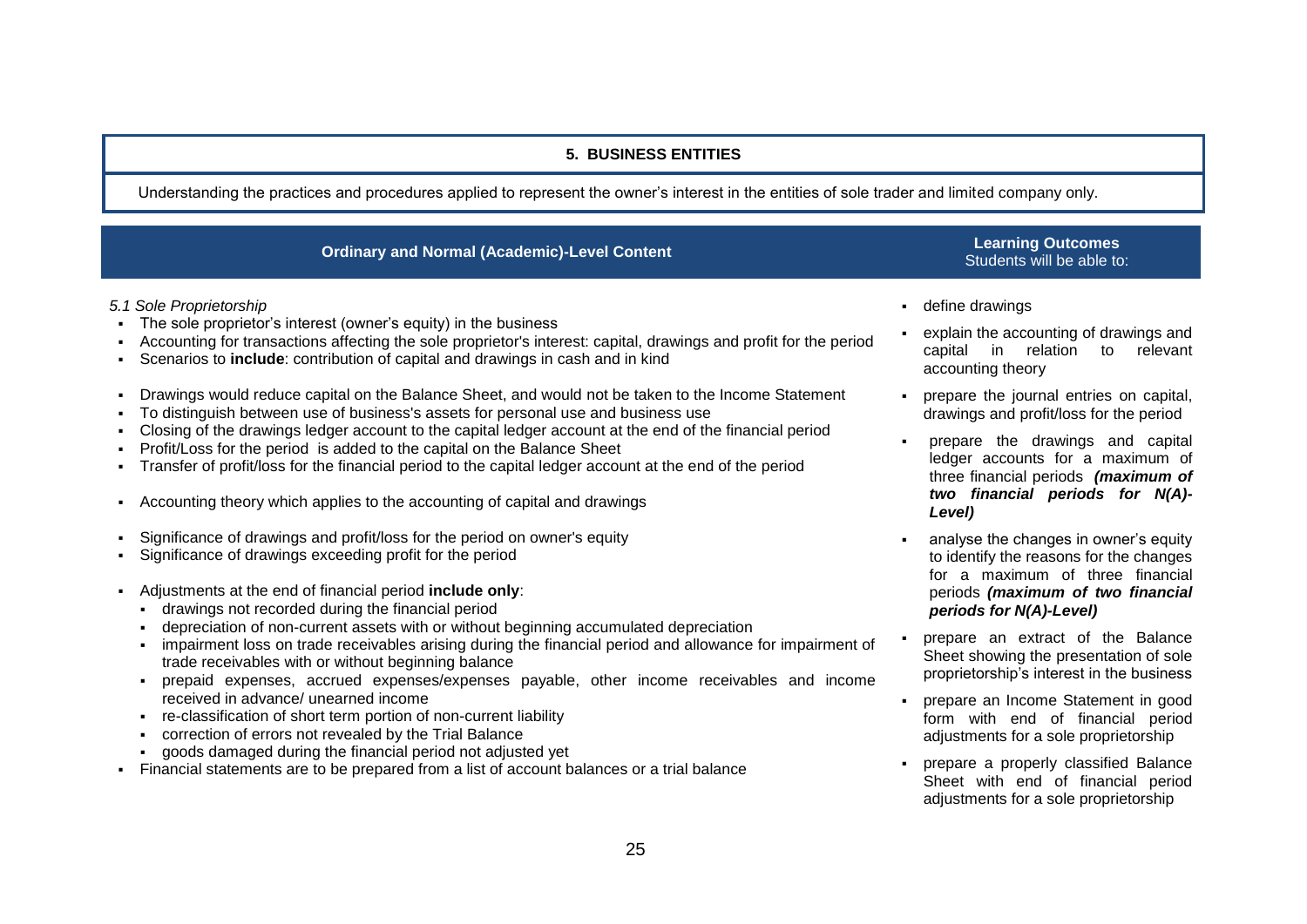#### *5.2 Limited Company (only in O-Level)*

- Shareholders' interests (shareholders' equity) in the business
- Accounting for transactions affecting the shareholders' interests: issued share capital, declared dividends and retained earnings
- **Only** ordinary shares as the unit of ownership in the company
- Only issuance of ordinary shares fully paid up
- Calculation of issued share capital based on unit issue price and quantity issued
- Accounting for issued share capital fully paid up in cash **only**
- Dividends: the return on shareholders' interests in the business
- Calculation of declared dividends based on dividend per share and quantity of issued ordinary shares
- Accounting for declared dividends and payment of dividends
- **Only** one final dividend is paid, and the declared dividend is paid out in full
- How the decision on the amount of dividend per share is arrived at and the legal procedures on declared dividends are **not** required
- Retained earnings: accumulation of the business past profit less declared dividends
- The transfer of profit/loss for the financial period to the retained earnings ledger account at the end of the financial period
- The only movement in share capital is issuance of capital
- Movements in retained earnings to include only profit/loss for the period and dividends declared during the financial period
- The significance of declared dividends and profit/loss for the period on retained earnings and shareholders' equity
- The significance of retained losses
- Adjustments at the end of financial period **include only**:
	- **-** declared dividends
	- depreciation of non-current assets with or without beginning accumulated depreciation
	- impairment loss on trade receivables arising during the financial period and allowance for impairment of

## Students will be able to:

- define share, dividend and retained earnings
- prepare the journal entries on issued share capital, declared dividends, payment of dividends and profit/loss for the period
- prepare the share capital and retained earnings ledger accounts for a maximum of two financial periods
- analyse the changes in shareholders' interests to identify the reasons for the changes for a maximum of two financial periods
- prepare an extract of the Balance Sheet showing the presentation of shareholders' interests in the business
- prepare an Income Statement in good form with end of financial period adjustments for a limited company
- calculate the ending retained earnings after profit/loss for the period and declared dividend
- prepare a properly classified Balance Sheet with end of financial period adjustments for a limited company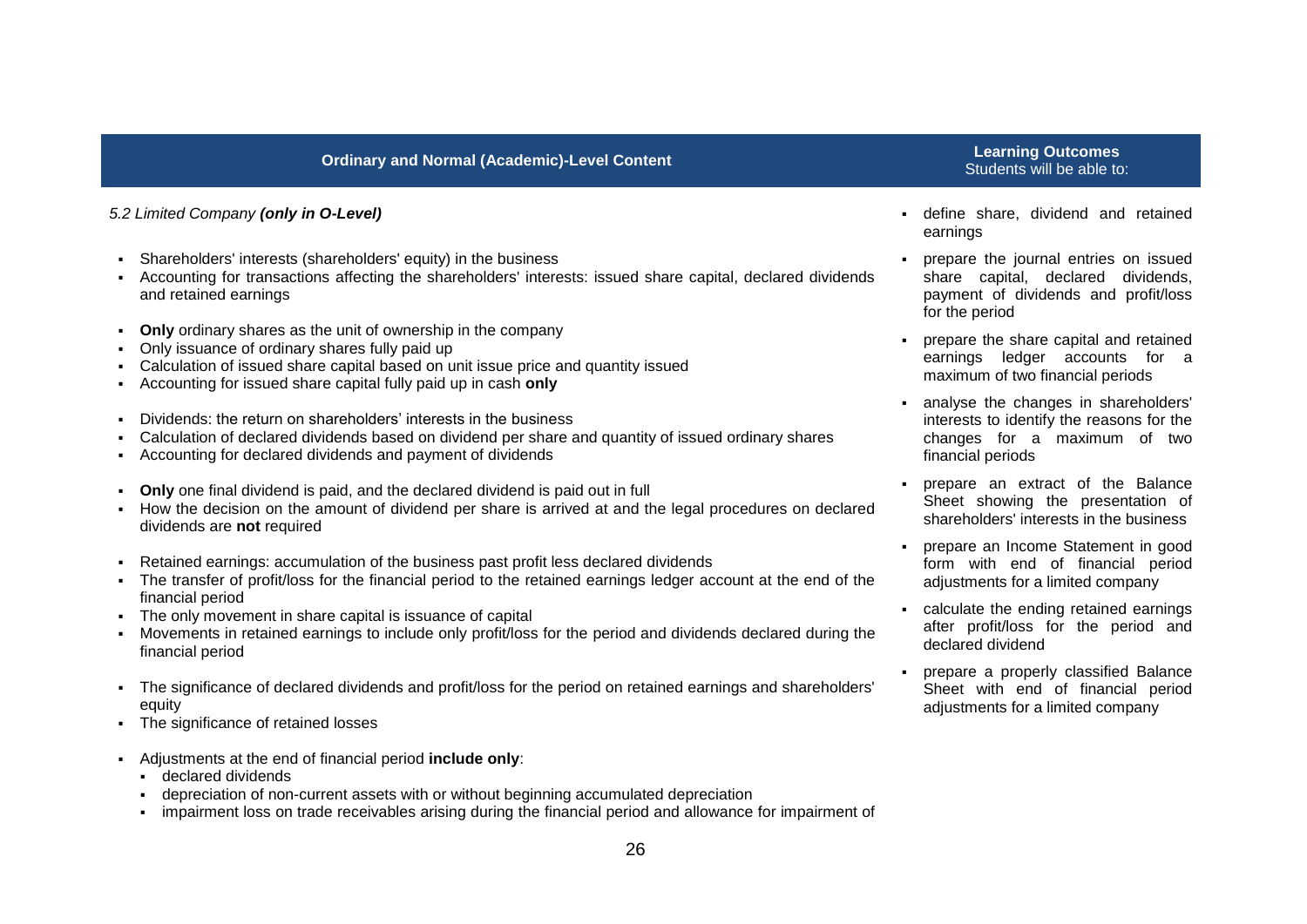Students will be able to:

trade receivables with or without beginning balance

- prepaid expenses, accrued expenses/expenses payable, other income receivables and income received in advance/ unearned income
- re-classification of short term portion of non-current liability
- correction of errors not revealed by the Trial Balance
- goods damaged during the financial period not adjusted yet
- Financial statements are to be prepared from a list of account balances or a trial balance

#### Note:

- The Singapore Companies Act (Chapter 50) has abolished par value shares and authorised share capital
- The Singapore Companies Act (Chapter 50) describes that a resolution for proposed dividends needs to be passed at the AGM, and only the shareholders have the authority to approve the declared dividends. Singapore's Financial Reporting Standard (FRS) 32 mentions that dividend is treated as a liability when it is declared. FRS 10 mentions that if dividend is declared after the end of the financial period, it is not to be recorded as a liability in that financial period. Instead, it becomes a liability in the next financial period.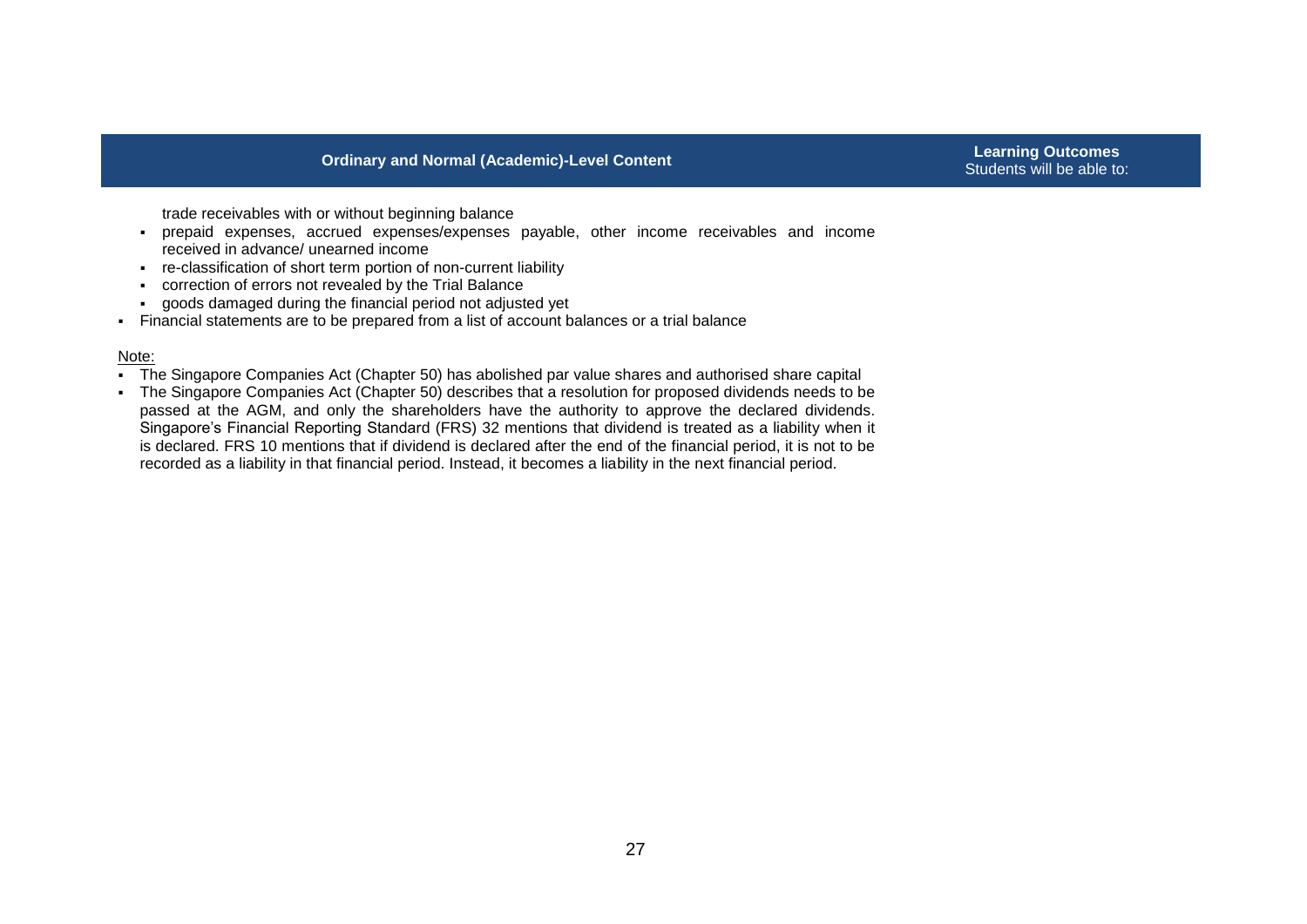#### **6. FINANCIAL STATEMENTS ANALYSIS** *(only in O-Level)*

Understanding the use of financial ratios to analyse financial results and status.

**Ordinary-Level Content Learning Outcomes** Students will be able to:

#### *6.1 Financial Analysis*

- Making comparisons using absolute values and ratios
- Basis of comparison: against self over a period of time or against comparable businesses
- To relate to Section 1 on decisions made by stakeholders, and how the financial ratios could help stakeholders to understand the business's financial affairs

#### *6.2 Profitability*

- Importance of being profitable
- Consequences of not being profitable
- *- Analysis of absolute values*
- Analysing the components of gross profit/loss and means of improvement: net sales revenue and cost of sales
- Analysing the components of profit/loss for the year and means of improvement: net sales revenue, cost of sales, gross profit and expenses
- Analysis at unit cost level is not required
- May include presentation of figures on an Income Statement or extract of the Income Statement
- Comparison of sales revenue, cost of sales, gross profit/loss, expenses and profit/loss for the period across a maximum of three time periods or against one other business
- Understanding the trend of financial figures across time and across businesses with respect to the given scenario
- Understanding the implications of the trend on the business
- Improving gross profit/loss and/or profit/loss for the period with respect to the given scenario
- *- Analysis of ratios*
- Understanding and computing the profitability ratios:
- explain the importance of being profitable
- analyse the gross profit/loss and profit/loss for the year
- **interpret sales revenue, cost of sales,** gross profit/loss, expenses and profit/loss for the period across a maximum of three time periods or against one other business
- evaluate the profitability of businesses from trend of sales revenue, cost of sales, gross profit/loss, expenses and profit/loss for the period
- recommend means to improve gross profit/loss and profit/loss for the year
- state and calculate the profitability ratios of gross profit margin, mark-up on cost, percentage of expenses to net sales revenue, profit margin and return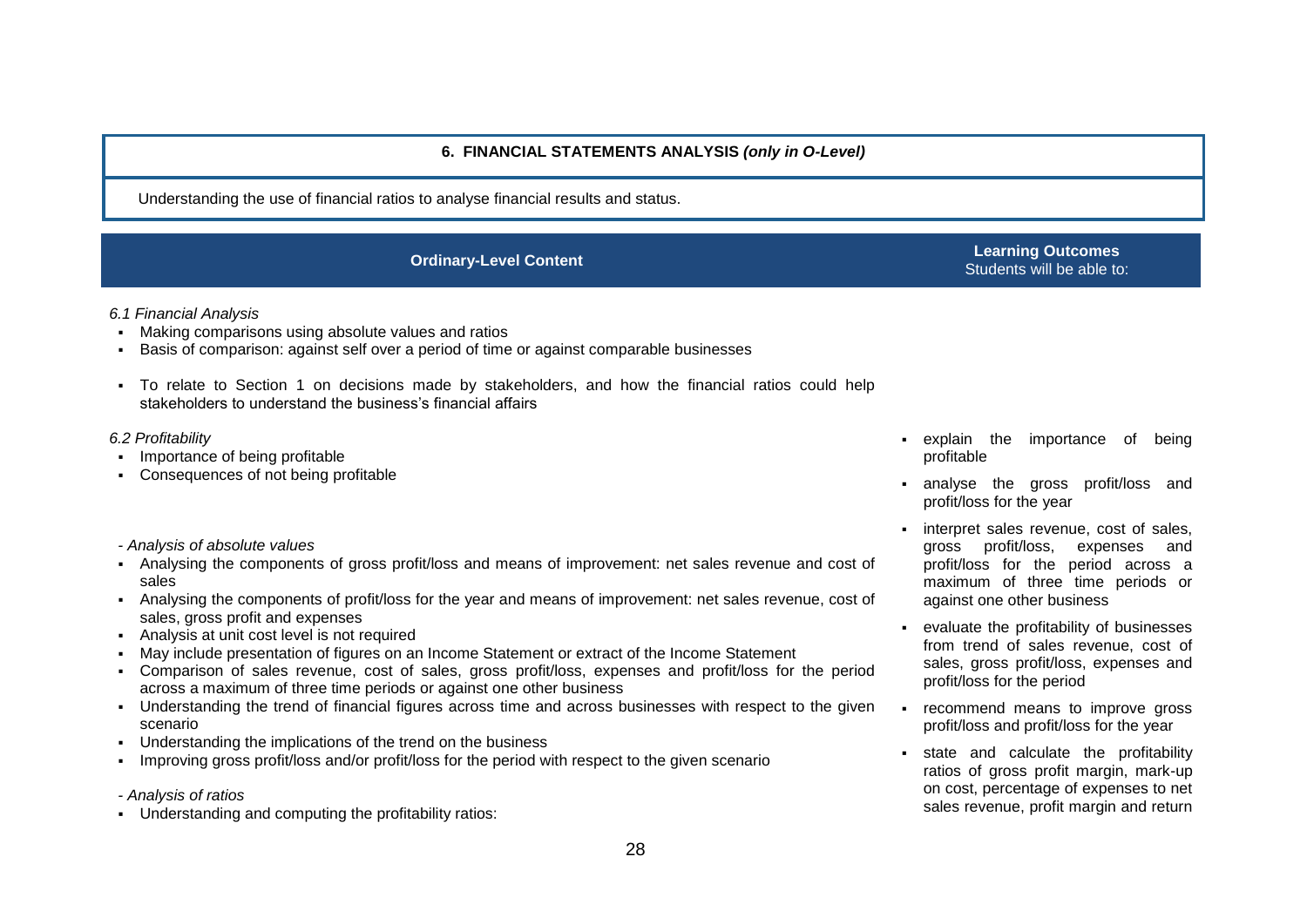#### (i) gross profit margin

- (ii) mark-up on cost
- (iii) percentage of expenses to net sales revenue
- (iv) profit margin
- (v) return on equity
- The relationship between gross profit margin, percentage of expenses to net sales and profit margin
- Comparison of profitability ratios across a maximum of three time periods or against one other business
- Understanding the trend of ratios across time and across businesses with respect to the given scenario
- Probable reasons for changes in ratios and understanding the implications of the changes on the business
- Improving the profitability ratio with respect to the given scenario

#### *6.3 Liquidity*

- Liquidity: ability of the business to meet current liabilities
- Importance of being liquid
- Consequences of not being liquid
- Differences between liquidity and profitability: inclusion of non-cash items in the calculation of profitability, accrual basis of recording profitability, cash items not affecting profitability, etc.
- *- Analysis of absolute values*
- Understanding and computing working capital
- Analysing the components of working capital and means of improvement: current asset items and current liability items
- Means of increasing liquidity/cash and their consequences
- May include presentation of figures in a Balance Sheet or extract of the Balance Sheet
- Comparison of working capital, current asset items or aggregate and current liability items or aggregate across a maximum of three time periods or against one other business
- Understanding the trend of financial figures across time and across businesses with respect to the given scenario
- Understanding the implications of the trend on the business
- Improving liquidity/cash for the period with respect to the given scenario

#### **Ordinary-Level Content Learning Outcomes** Students will be able to:

#### on equity

- **interpret profitability ratios across a** maximum of three time periods or against one other business
- evaluate the profitability of businesses from trend of profitability ratios
- recommend means to improve profitability ratios
- explain the importance of being liquid
- state and explain the differences between liquidity and profitability
- state and calculate working capital
- analyse the mix of current asset items and current liability items
- interpret current asset items and current liability items across a maximum of three time periods or against one other business
- evaluate the liquidity of businesses from trend of working capital, current asset items and current liability items
- recommend means to improve liquidity/cash
- state and calculate liquidity ratios of current ratio and quick ratio
- **interpret liquidity ratios across a** maximum of three time periods or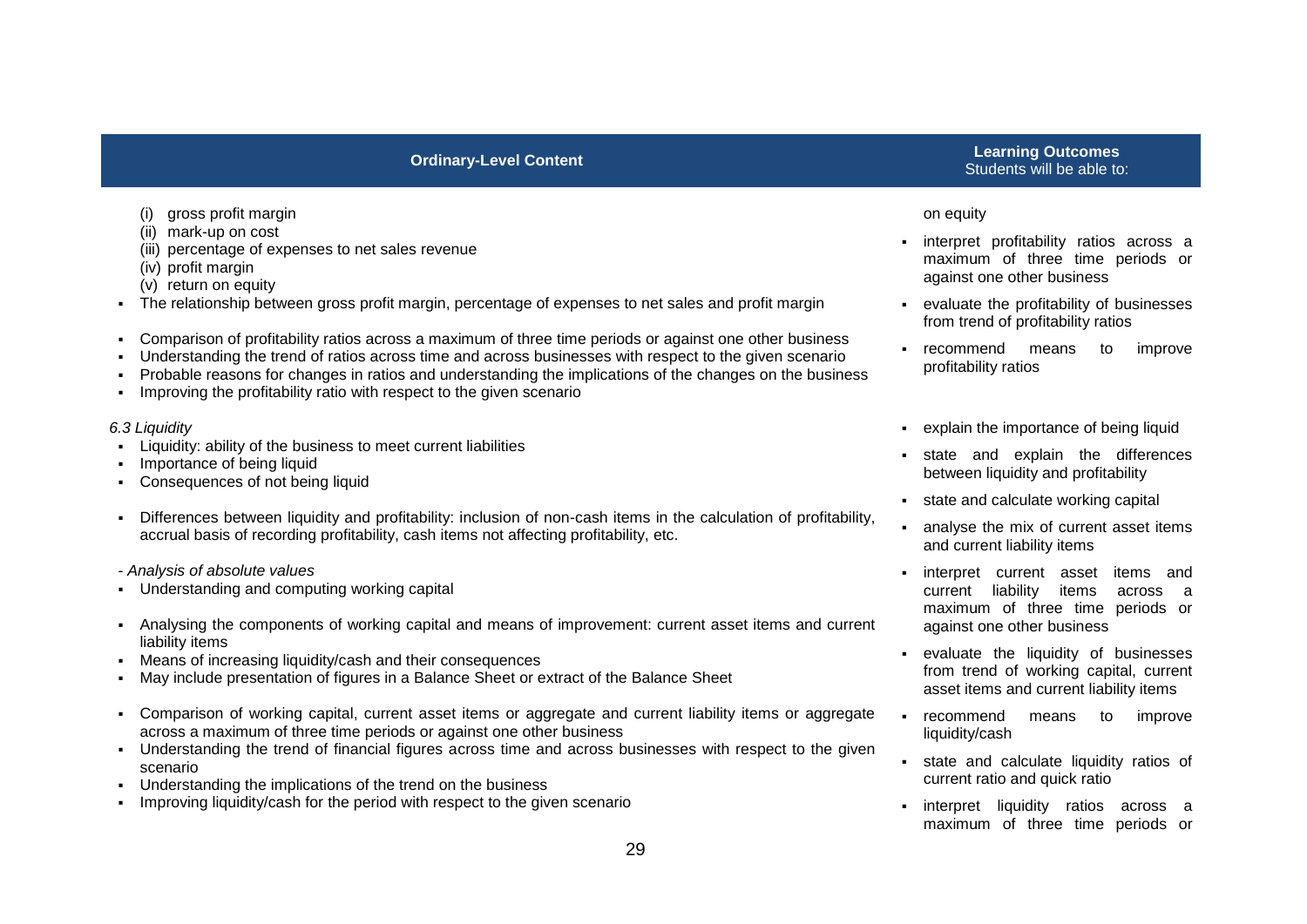- *- Analysis of ratios*
- Understanding and computing liquidity ratios: (i) working capital ratio (current ratio) (ii) quick ratio (acid test ratio)
- Difference between working capital ratio and quick ratio, and the significance of the difference
- Why quick ratio is a better indicator of liquidity than working capital ratio
- Comparison of liquidity ratios across a maximum of three time periods or against one other business
- Understanding the trend of ratios across time and across businesses with respect to the given scenario
- Probable reasons for changes in ratios and understanding the implications of the changes on the business
- Improving the liquidity ratio with respect to the given scenario

#### *6.4 Inventory Management*

- Inventory turnover: decision of the business to stock up inventory and the ability to sell the inventory
- Importance of a trading business being able to manage its inventory turnover
- Consequences of not being able to manage inventory turnover

#### *- Analysis of absolute values*

- Comparison of beginning inventory, ending inventory and cost of sales across a maximum of three time periods or against one other business
- Understanding the trend of financial figures across time and across businesses with respect to the given scenario
- Understanding the implications of the trend on the business
- May include presentation of figures in the Income Statement and Balance Sheet or extract of the financial statements

#### *- Analysis of ratios*

- Understanding and computing the inventory turnover rate, with the implicit relationship between average inventory and cost of sales
- Comparison of inventory turnover ratio across a maximum of three time periods or against one other business
- Understanding the trend of ratios across time and across businesses with respect to the given scenario
- Probable reasons for changes in ratios and understanding the implications of the change on the business
- Improving the inventory turnover ratio with respect to the given scenario

#### **Ordinary-Level Content Learning Outcomes** Students will be able to:

#### against one other business

- evaluate the liquidity of businesses from trend of liquidity ratios
- **Fig.** recommend means to improve liquidity ratios
- explain the importance of being able to manage inventory turnover
- interpret beginning inventory, ending inventory and cost of sales across a maximum of three time periods or against one other business
- evaluate the ability to manage inventory turnover of businesses from trend of beginning inventory, ending inventory and cost of sales
- state and calculate inventory turnover ratio
- interpret inventory turnover ratio across a maximum of three time periods or against one other business
- evaluate the ability to sell inventory of businesses from trend of inventory turnover ratio
- recommend means to improve inventory turnover ratio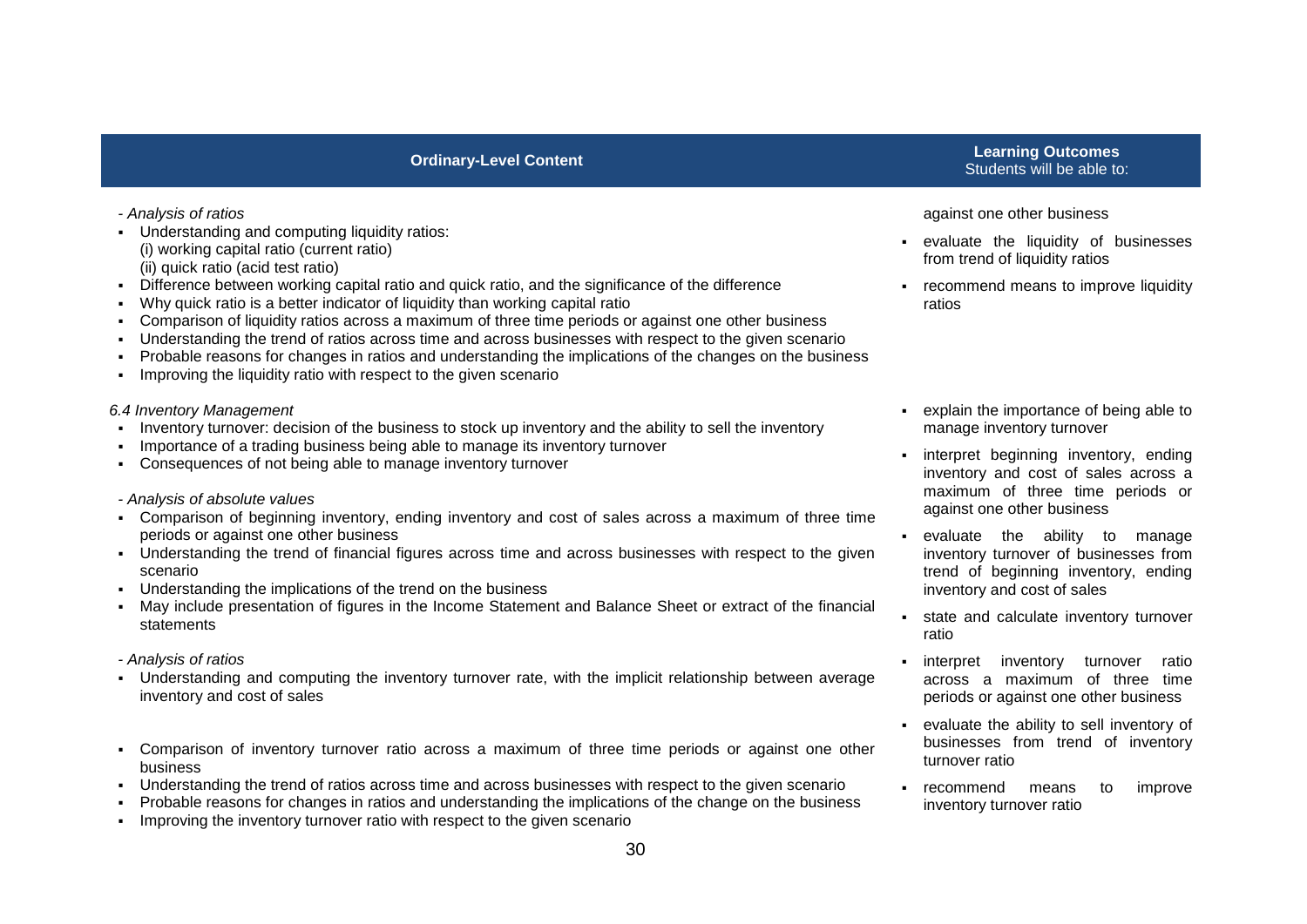### **PEDAGOGY**

#### **Suggested Strategies for POA Lessons**

Adapted from the work of Francis et al. (1995), four strategies that can be practised in each lesson to bring about a purposeful and engaged learning are:

- Questioning;
- Processing;
- Connecting;
- Reflecting.

The strategies are first provided in the following table before the elaborations. The table also explicates the roles that teachers and students play.

| <b>Strategies</b> | or onalogico or adooloning; i roodoonig; oonnooling and rionooling at the Ecocon.<br><b>Purposes</b>                                            | <b>Student's roles</b>                                                                                                         | <b>Teacher's roles</b>                                                                                                                    |
|-------------------|-------------------------------------------------------------------------------------------------------------------------------------------------|--------------------------------------------------------------------------------------------------------------------------------|-------------------------------------------------------------------------------------------------------------------------------------------|
| Questioning       | $\cdot$ arouse interest<br>provide the focus for<br>learning<br>$\cdot$ prepare for learning<br>$\cdot$ probe and develop<br>deep understanding | $\cdot$ active questioning                                                                                                     | encourage questioning<br>٠<br>$\cdot$ guide the discussion                                                                                |
| Processing        | $\cdot$ process and practice<br>apply and demonstrate<br>learning                                                                               | accomplish learning<br>outcomes                                                                                                | $\cdot$ demonstrate and guide<br>$\cdot$ create opportunities for<br>students to deepen and<br>demonstrate learning<br>· provide feedback |
| Connecting        | gain deeper<br>understanding<br>$\cdot$ see relevance of<br>learning in authentic<br>contexts                                                   | · extract meaningful<br>patterns<br>discern purposes<br>· detect key conceptual<br>threads<br>relate learning to real<br>world | $\cdot$ evoke, uncover and<br>guide students to draw<br>connections                                                                       |
| Reflecting        | · self-directed learning                                                                                                                        | conscious of thinking<br>processes<br>review and reflect on<br>learning                                                        | $\cdot$ encourage, lead and<br>guide                                                                                                      |

Summary of Strategies of Questioning, Processing, Connecting and Reflecting at the Lesson Level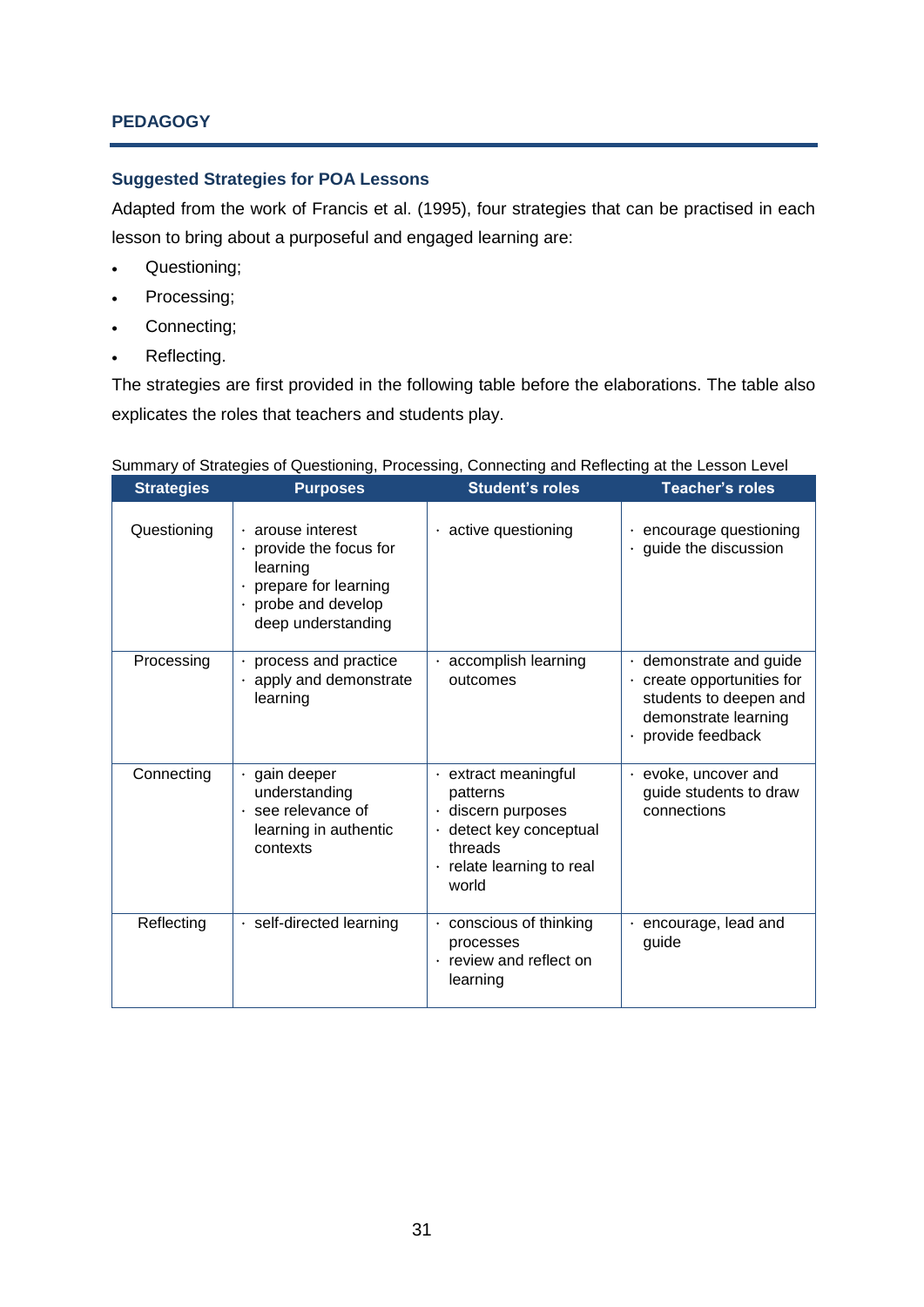#### **Questioning**

Questioning is a universal teaching strategy. It is used to arouse students' interests, focus their learning, prepare them for acquiring the new learning, probe and develop a deeper understanding of the knowledge and skills. This section here will focus on one aspect of questioning - the use of questioning to develop thinking.

Teachers' questions should be deliberate and purposeful; the questions that teachers ask should be systematic and organised (Orlich, Harder, Callahan, Trevisan & Brown, 2010). In short, good questioning is often done with a clear end in mind. The manner of how the questions are framed and sequenced is more important than the number of questions asked.

Students exposed to effective questioning would eventually learn to ask effective questions themselves, and would be interested in theirs and others' thinking.

#### **Processing**

Students need to process, practise and apply their learning to different contexts to gain a deep understanding of the knowledge and competency in using the skill. Teachers are to demonstrate and guide students in how to accomplish the learning outcomes. They also create opportunities for students to deepen the learning and provide feedback for improvement.

#### **Connecting**

It cannot be assumed that students will make connections by themselves simply by being presented with the materials or involved in an activity. The learning experience should be mediated (Feuerstein, 1980). The teacher should intentionally select and organise the materials and activities so as to enable students to make connections. The material or activity should be framed, filtered, and scheduled. The teacher draws students to focus on what he wants them to see, and blocks students' attention on what is not important at the moment. He motivates students to draw linkages between materials which are connected. He drops clues and cues, frames and reframes, guides and nudges until the students make the connection.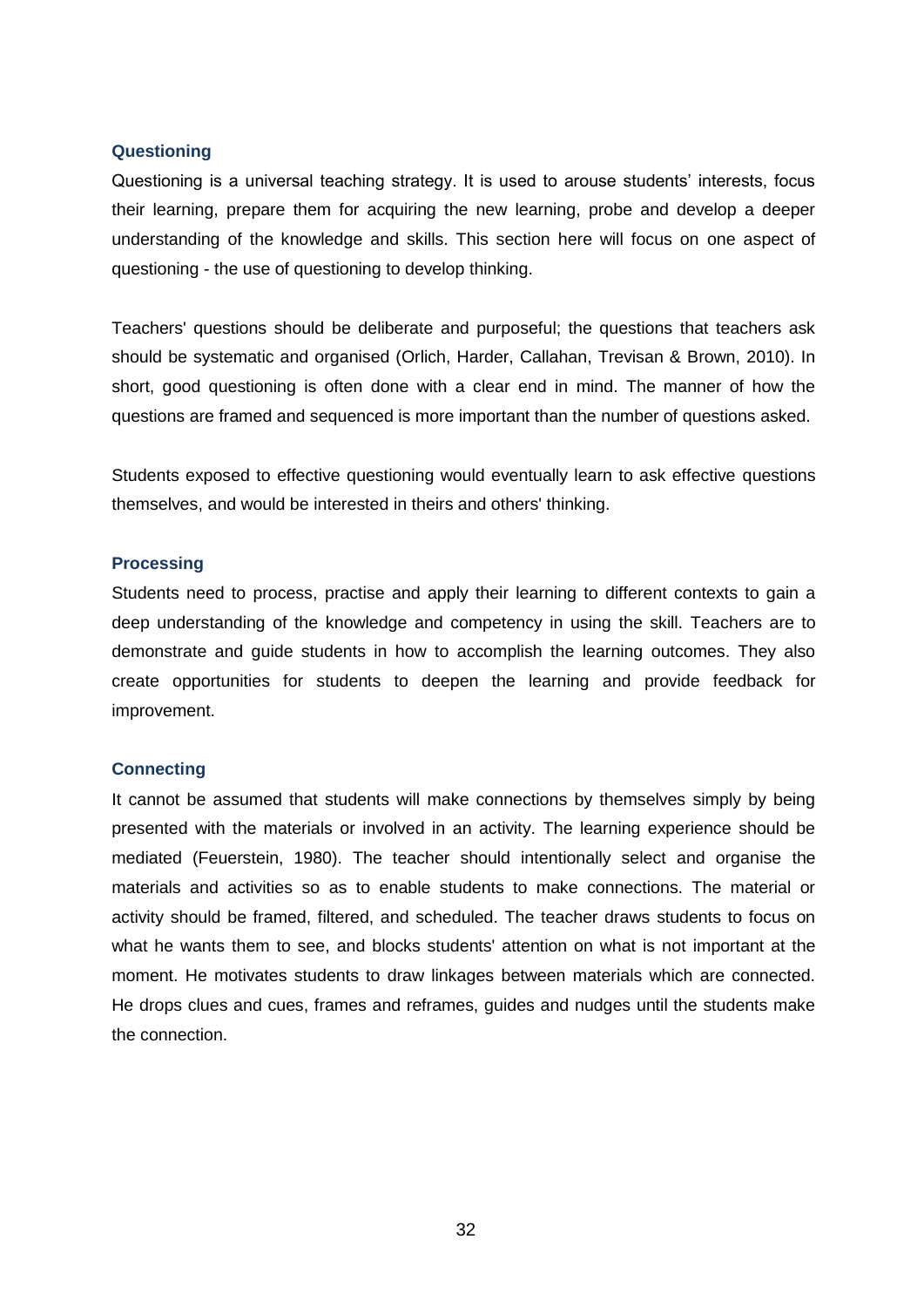A deliberate arrangement of content materials so that the structure and organisation is clear is important. The lesson could be organised inductively from part to whole or deductively from whole to part. Alternately, it could be arranged in a sequential step-by-step manner with the purpose of solving a problem or creating an end product. The learning outcomes provided in the syllabus will help to guide teachers in planning out a line of instruction in a structured and organised manner.

The teacher should highlight the underlying principles being applied in the situation or problem as this reflects content experts think (Brandsford et al., 2000; Erickson, 2007). For instance, the First-in-first-out (FIFO) method of valuation of inventory is used to determine cost of sales, hence any transaction that affects cost of sales must adhere to FIFO. So instead of memorising that FIFO does not apply to purchases and purchases returns but apply to sales and sales returns, help students to work out the double-entries to understand the underlying reason. Students need only remember the principle, but not every instance of whether FIFO applies or not.

#### **Reflecting**

Students who are reflective become conscious of their thinking and are better able to direct their effort for purposeful learning. Teachers lead and guide students to review and reflect on their learning experiences and the insights gleaned from the experiences.

Reflection promotes integration of learning (Merrill, 2009). Students should be offered opportunities to discuss and defend what they have learned so that they reflect upon their mental models, discover their misconceptions and correct them. Engaging in such mental activities will increase cognitive flexibility and retention.

In relation to procedural knowledge, in teaching productive skills, which involves a large amount of planning, organising and decision making, the teachers should lead and encourage the students to reflect in action (Romiszowski, 2009). In this approach, the students are led to:

- analyse why their results are not the same as the expected response;
- reflect on the steps they have taken;
- evaluate why the steps are not producing the desired response; and
- adjust the steps for the next attempt.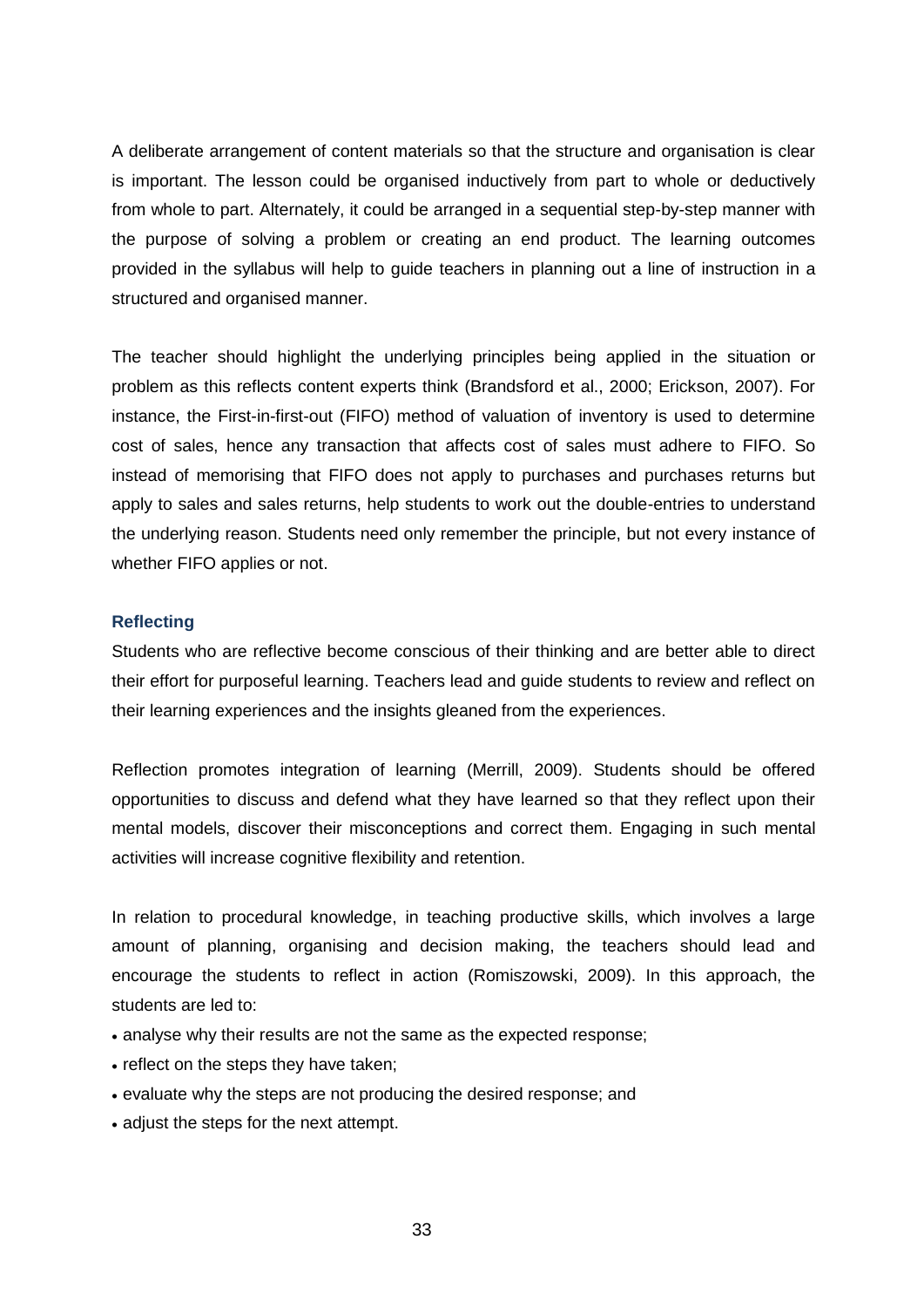### **ASSESSMENT**

#### **ASSESSMENT OBJECTIVES**

Students should be able to:

| AO1           | Knowledge and Comprehension                                               |
|---------------|---------------------------------------------------------------------------|
|               | Identify and comprehend accounting knowledge appropriate to the syllabus. |
| AO2           | Application                                                               |
|               | Select and apply accounting knowledge to various accounting situations.   |
| $\ddot{\sim}$ | Array brack and $\Omega$ and $\ell$                                       |

- **AO3** *Analysis and Synthesis* Analyse, interpret, organise and synthesise accounting information.
- **AO4** *Evaluation* Interpret and evaluate accounting information to make judgements and recommendations.

#### **ASSESSMENT SPECIFICATION GRID**

The following weighting of the assessment objectives gives an indication of their relative importance. They are not intended to provide a precise statement of the number of marks allocated to particular assessment objective.

| Ordinary-Level |         | AO <sub>1</sub><br>Knowledge and<br>Comprehension | AO <sub>2</sub><br>Application | AO <sub>3</sub><br>Analysis and<br>Synthesis | AO <sub>4</sub><br>Evaluation | Total |
|----------------|---------|---------------------------------------------------|--------------------------------|----------------------------------------------|-------------------------------|-------|
|                | Paper 1 | 15%                                               | 10%                            | 10%                                          | 5%                            | 40%   |
|                | Paper 2 | 10%                                               | 20%                            | 20%                                          | 10%                           | 60%   |
|                | Total   | 25%                                               | 30%                            | 30%                                          | 15%                           | 100%  |

| <u>Level</u> |  |
|--------------|--|
|              |  |
|              |  |
|              |  |
|              |  |
|              |  |
|              |  |
|              |  |
|              |  |
| Academic)-L  |  |
|              |  |
|              |  |
|              |  |
|              |  |
|              |  |
|              |  |
|              |  |
| lormal       |  |
|              |  |
|              |  |
|              |  |
|              |  |

|         | AO <sub>1</sub><br>Knowledge and<br>Comprehension | AO <sub>2</sub><br>Application | AO <sub>3</sub><br>Analysis and<br>Synthesis | Total |
|---------|---------------------------------------------------|--------------------------------|----------------------------------------------|-------|
| Paper 1 | 20%                                               | 15%                            | 5%                                           | 40%   |
| Paper 2 | 10%                                               | 30%                            | 20%                                          | 60%   |
| Total   | 30%                                               | 45%                            | 25%                                          | 100%  |